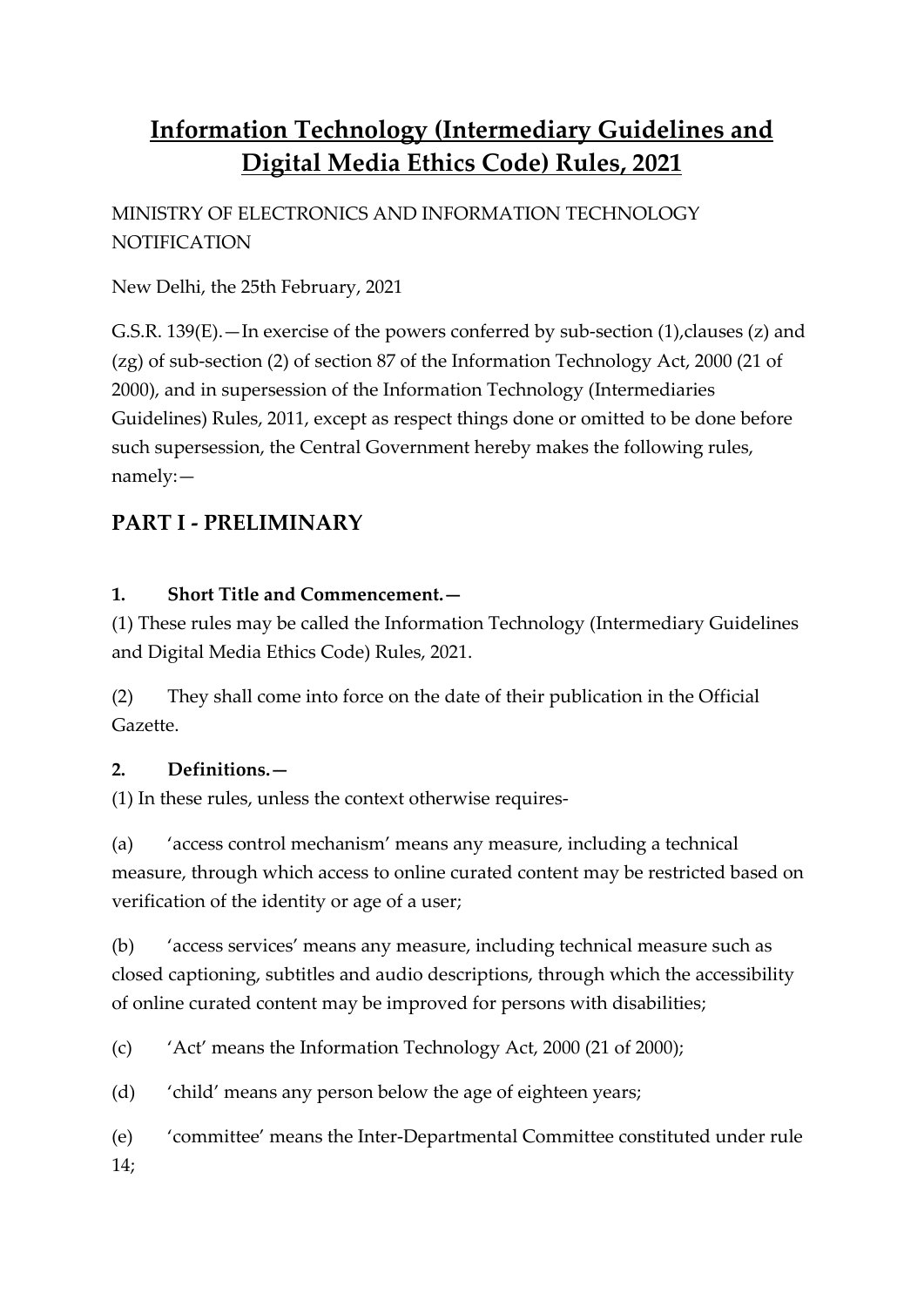(f) 'communication link' means a connection between a hypertext or graphical element, and one or more items in the same or different electronic document wherein upon clicking on a hyperlinked item, the user is automatically transferred to the other end of the hyperlink which can be another electronic record or another website or application or graphical element;

(g) 'content' means the electronic record defined in clause (t) of section 2 of the Act;

(h) 'content descriptor' means the issues and concerns which are relevant to the classification of any online curated content, including discrimination, depiction of illegal or harmful substances, imitable behaviour, nudity, language, sex, violence, fear, threat, horror and other such concerns as specified in the Schedule annexed to the rules;

(i) 'digital media' means digitized content that can be transmitted over the internet or computer networks and includes content received, stored, transmitted, edited or processed by-

(i) an intermediary; or

(ii) a publisher of news and current affairs content or a publisher of online curated content;

(j) 'grievance' includes any complaint, whether regarding any content, any duties of an intermediary or publisher under the Act, or other matters pertaining to the computer resource of an intermediary or publisher, as the case may be;

(k) 'Grievance Officer' means an officer appointed by the intermediary or the publisher, as the case may be, for the purposes of these rules;

(l) 'Ministry' means, for the purpose of Part II of these rules unless specified otherwise, the Ministry of Electronics and Information Technology, Government of India, and for the purpose of Part III of these rules, the Ministry of Information and Broadcasting, Government of India;

(m) 'news and current affairs content' includes newly received or noteworthy content, including analysis, especially about recent events primarily of sociopolitical, economic or cultural nature, made available over the internet or computer networks, and any digital media shall be news and current affairs content where the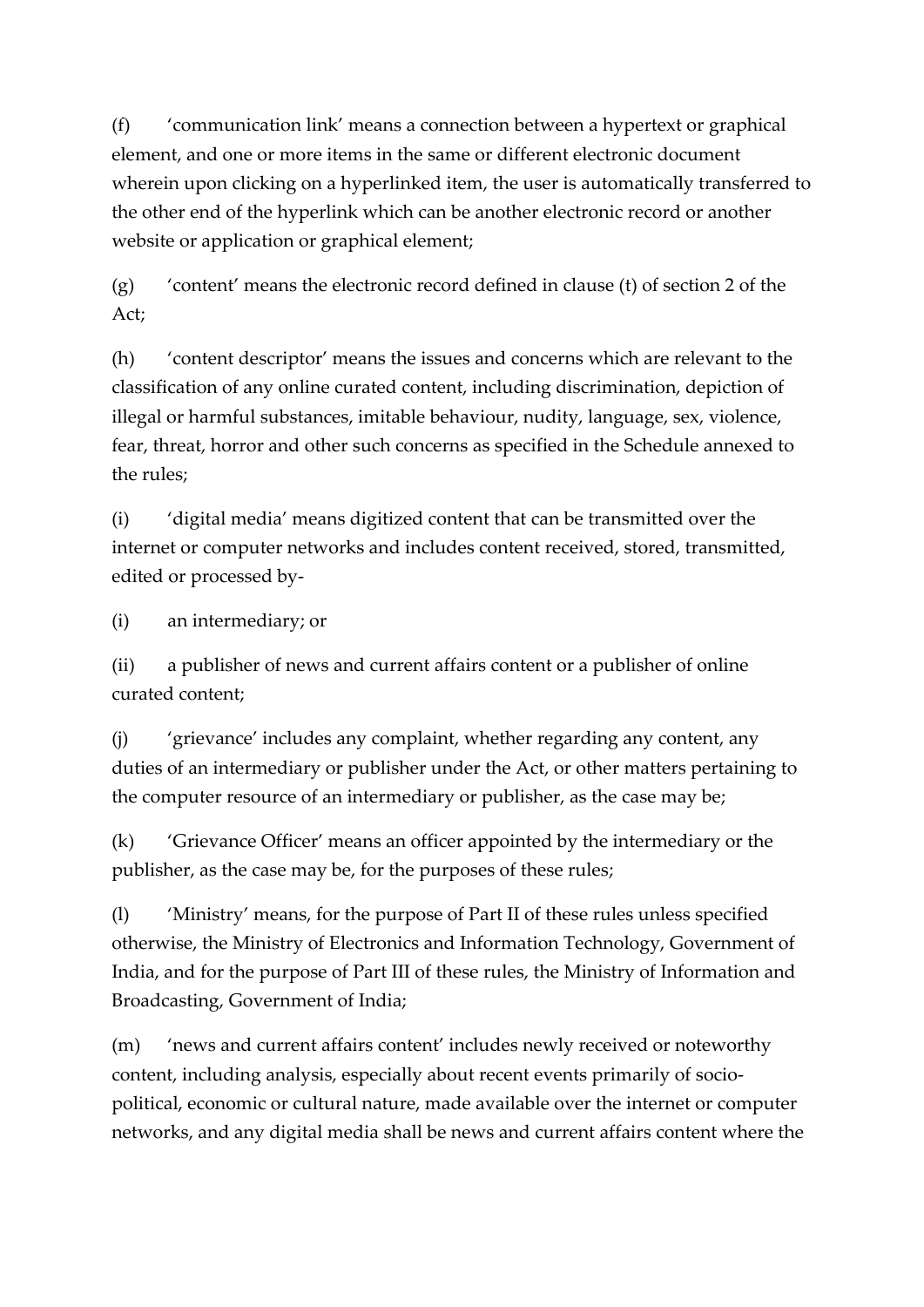context, substance, purpose, import and meaning of such information is in the nature of news and current affairs content.

(n) 'newspaper' means a periodical of loosely folded sheets usually printed on newsprint and brought out daily or at least once in a week, containing information on current events, public news or comments on public news;

(o) 'news aggregator' means an entity who, performing a significant role in determining the news and current affairs content being made available, makes available to users a computer resource that enable such users to access the news and current affairs content which is aggregated, curated and presented by such entity.

(p) 'on demand' means a system where a user, subscriber or viewer is enabled to access, at a time chosen by such user, any content in electronic form, which is transmitted over a computer resource and is selected by the user;

(q) 'online curated content' means any curated catalogue of audio-visual content, other than news and current affairs content, which is owned by, licensed to or contracted to be transmitted by a publisher of online curated content, and made available on demand, including but not limited through subscription, over the internet or computer networks, and includes films, audio visual programmes, documentaries, television programmes, serials, podcasts and other such content;

(r) 'person' means a person as defined in sub-section (31) of section 2 of the Income tax Act, 1961 (43 of 1961);

(s) 'publisher' means a publisher of news and current affairs content or a publisher of online curated content;

(t) 'publisher of news and current affairs content' means an online paper, news portal, news aggregator, news agency and such other entity called by whatever name, which is functionally similar to publishers of news and current affairs content but shall not include newspapers, replica e-papers of the newspaper and any individual or user who is not transmitting content in the course of systematic business, professional or commercial activity;

(u) 'publisher of online curated content' means a publisher who, performing a significant role in determining the online curated content being made available, makes available to users a computer resource that enables such users to access online curated content over the internet or computer networks, and such other entity called by whatever name, which is functionally similar to publishers of online curated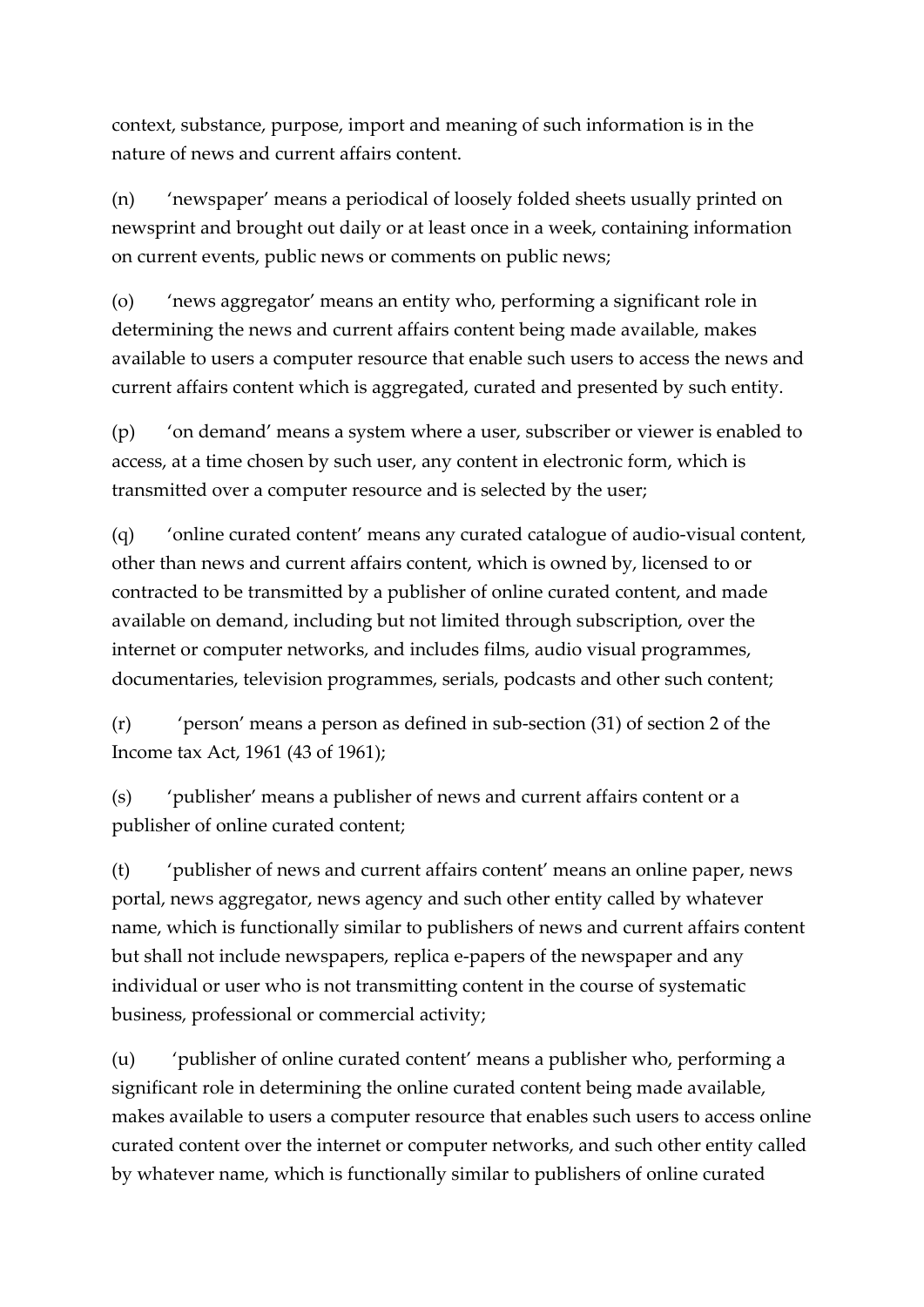content but does not include any individual or user who is not transmitting online curated content in the course of systematic business, professional or commercial activity;

(v) 'significant social media intermediary' means a social media intermediary having number of registered users in India above such threshold as notified by the Central Government;

(w) 'social media intermediary' means an intermediary which primarily or solely enables online interaction between two or more users and allows them to create, upload, share, disseminate, modify or access information using its services;

(x) 'user' means any person who accesses or avails any computer resource of an intermediary or a publisher for the purpose of hosting, publishing, sharing, transacting, viewing, displaying, downloading or uploading information and includes other persons jointly participating in using such computer resource and addressee and originator;

(y) 'user account' means the account registration of a user with an intermediary or publisher and includes profiles, accounts, pages, handles and other similar presences by means of which a user is able to access the services offered by the intermediary or publisher.

(2) Words and expressions used and not defined in these rules but defined in the Act and rules made thereunder shall have the same meaning as assigned to them in the Act and the said rules, as the case may be.

# **PART II - DUE DILIGENCE BY INTERMEDIARIES AND GRIEVANCE REDRESSAL MECHANISM**

## **3. Due diligence by an intermediary:**

(1) An intermediary, including social media intermediary and significant social media intermediary, shall observe the following due diligence while discharging its duties, namely:—

(a) the intermediary shall prominently publish on its website, mobile based application or both, as the case may be, the rules and regulations, privacy policy and user agreement for access or usage of its computer resource by any person;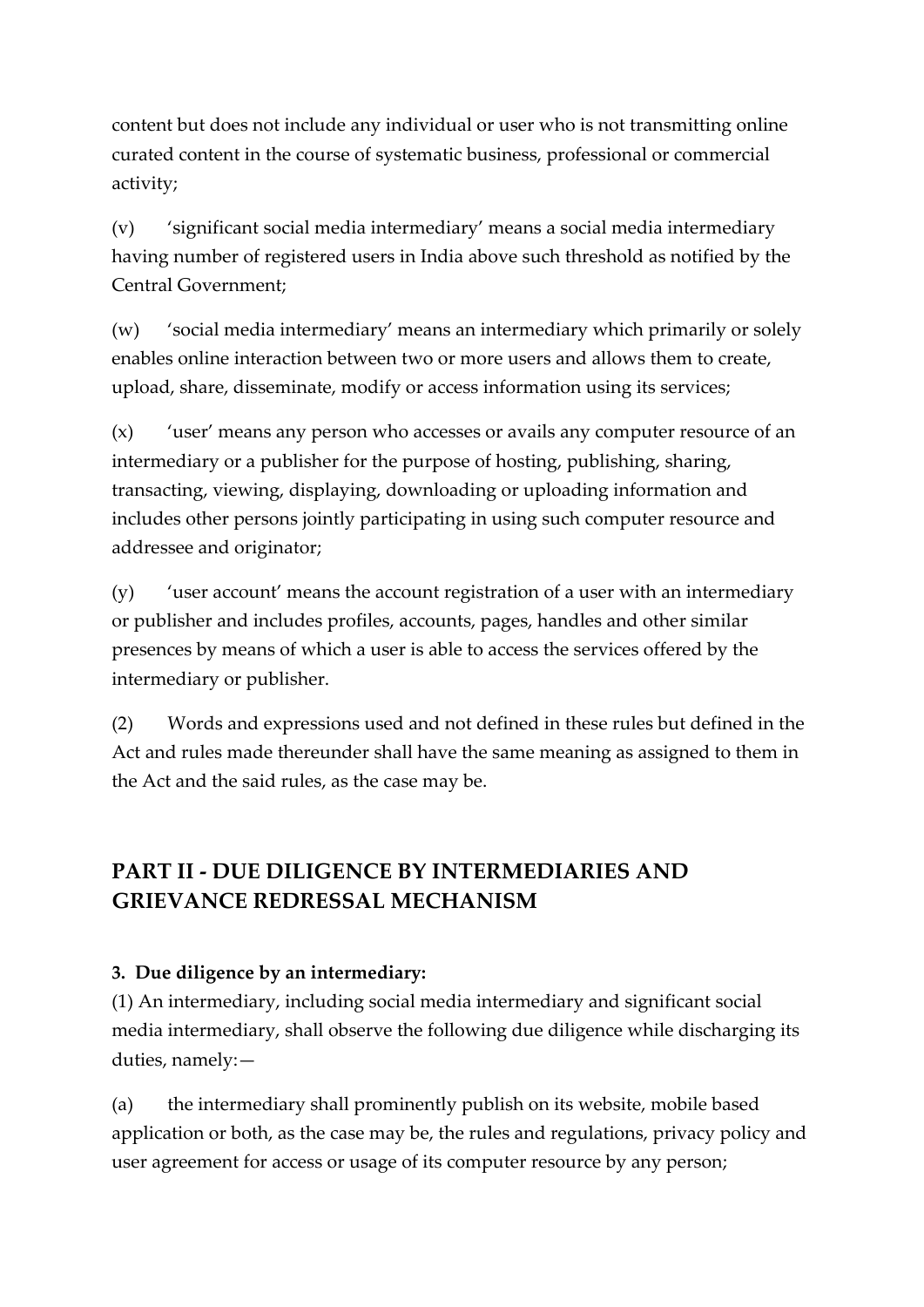(b) the rules and regulations, privacy policy or user agreement of the intermediary shall inform the user of its computer resource not to host, display, upload, modify, publish, transmit, store, update or share any information that,—

(i) belongs to another person and to which the user does not have any right;

(ii) is defamatory, obscene, pornographic, paedophilic, invasive of another's privacy, including bodily privacy, insulting or harassing on the basis of gender, libellous, racially or ethnically objectionable, relating or encouraging money laundering or gambling, or otherwise inconsistent with or contrary to the laws in force;

(iii) is harmful to child;

(iv) infringes any patent, trademark, copyright or other proprietary rights;

(v) violates any law for the time being in force;

(vi) deceives or misleads the addressee about the origin of the message or knowingly and intentionally communicates any information which is patently false or misleading in nature but may reasonably be perceived as a fact;

(vii) impersonates another person;

(viii) threatens the unity, integrity, defence, security or sovereignty of India, friendly relations with foreign States, or public order, or causes incitement to the commission of any cognisable offence or prevents investigation of any offence or is insulting other nation;

(ix) contains software virus or any other computer code, file or program designed to interrupt, destroy or limit the functionality of any computer resource;

(x) is patently false and untrue, and is written or published in any form, with the intent to mislead or harass a person, entity or agency for financial gain or to cause any injury to any person;

(c) an intermediary shall periodically inform its users, at least once every year, that in case of non-compliance with rules and regulations, privacy policy or user agreement for access or usage of the computer resource of such intermediary, it has the right to terminate the access or usage rights of the users to the computer resource immediately or remove non-compliant information or both, as the case may be;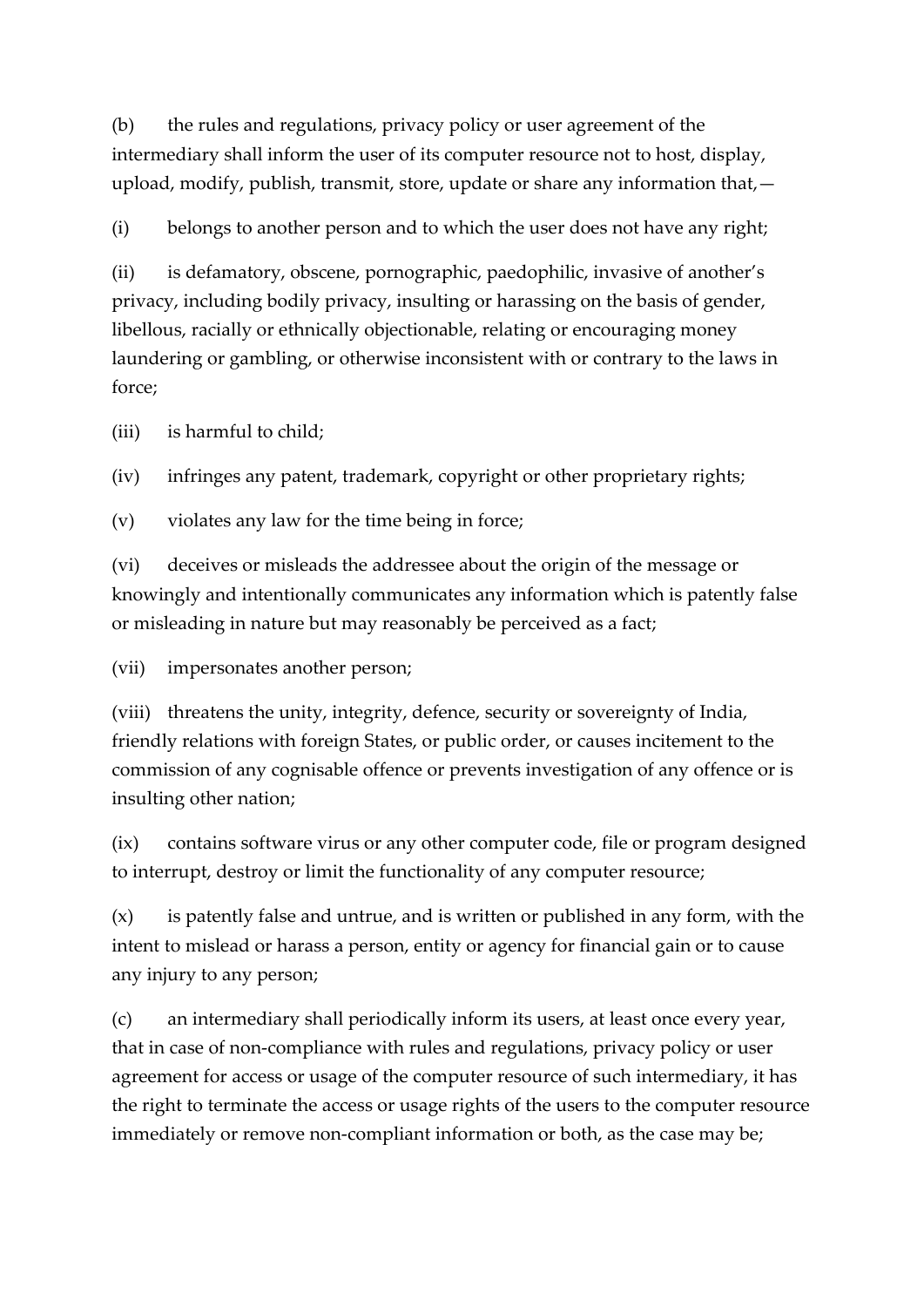(d) an intermediary, on whose computer resource the information is stored, hosted or published, upon receiving actual knowledge in the form of an order by a court of competent jurisdiction or on being notified by the Appropriate Government or its agency under clause (b) of sub-section (3) of section 79 of the Act, shall not host, store or publish any unlawful information, which is prohibited under any law for the time being in force in relation to the interest of the sovereignty and integrity of India; security of the State; friendly relations with foreign States; public order; decency or morality; in relation to contempt of court; defamation; incitement to an offence relating to the above, or any information which is prohibited under any law for the time being in force:

Provided that any notification made by the Appropriate Government or its agency in relation to any information which is prohibited under any law for the time being in force shall be issued by an authorised agency, as may be notified by the Appropriate Government:

Provided further that if any such information is hosted, stored or published, the intermediary shall remove or disable access to that information, as early as possible, but in no case later than thirty-six hours from the receipt of the court order or on being notified by the Appropriate Government or its agency, as the case may be:

Provided also that the removal or disabling of access to any information, data or communication link within the categories of information specified under this clause, under clause (b) on a voluntary basis, or on the basis of grievances received under sub-rule (2) by such intermediary, shall not amount to a violation of the conditions of clauses (a) or (b) of sub-section (2) of section 79 of the Act;

(e) the temporary or transient or intermediate storage of information automatically by an intermediary in a computer resource within its control as an intrinsic feature of that computer resource, involving no exercise of any human, automated or algorithmic editorial control for onward transmission or communication to another computer resource shall not amount to hosting, storing or publishing any information referred to under clause (d);

(f) the intermediary shall periodically, and at least once in a year, inform its users of its rules and regulations, privacy policy or user agreement or any change in the rules and regulations, privacy policy or user agreement, as the case may be;

(g) where upon receiving actual knowledge under clause (d), on a voluntary basis on violation of clause (b), or on the basis of grievances received under sub-rule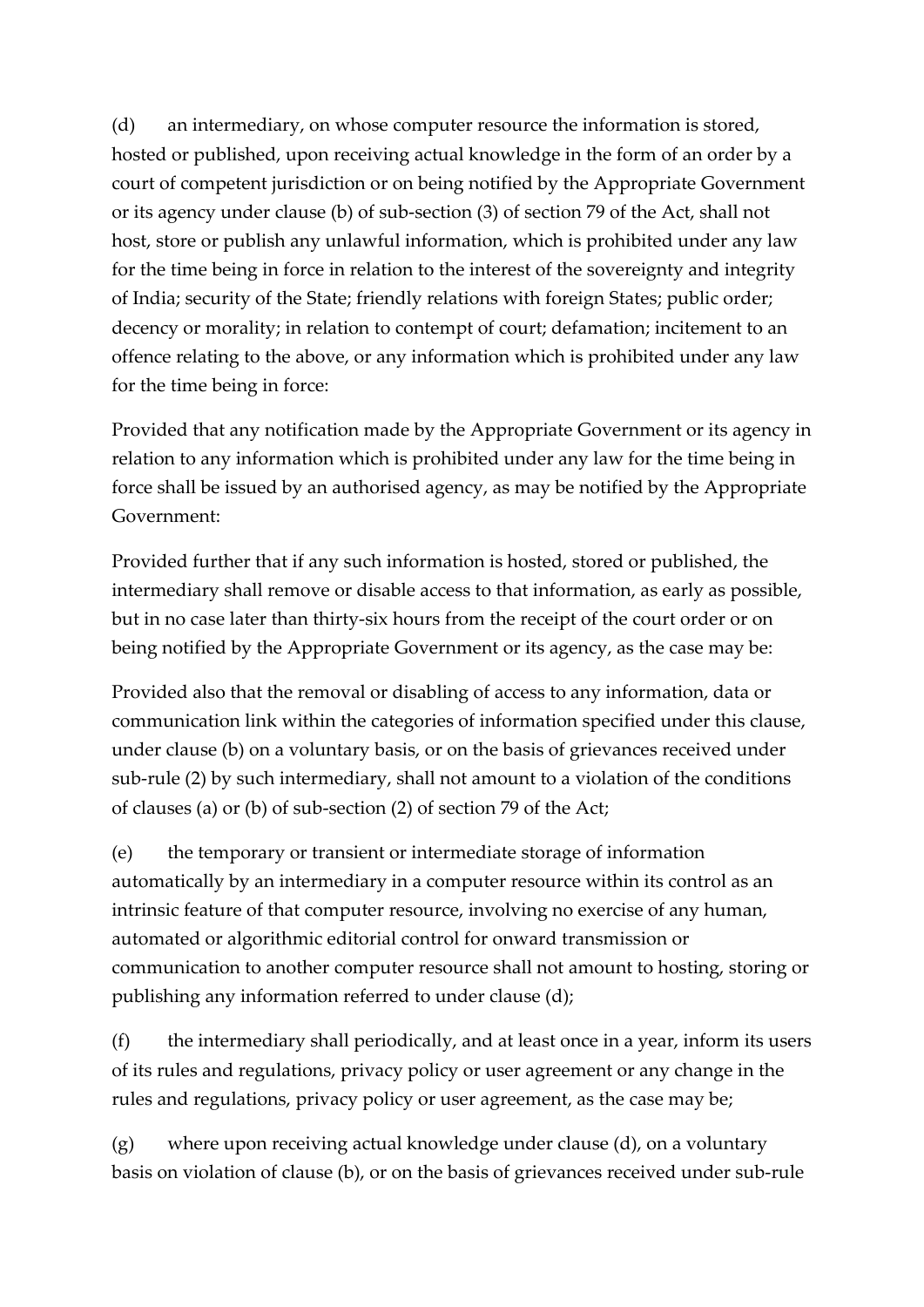(2), any information has been removed or access to which has been disabled, the intermediary shall, without vitiating the evidence in any manner, preserve such information and associated records for one hundred and eighty days for investigation purposes, or for such longer period as may be required by the court or by Government agencies who are lawfully authorised;

(h) where an intermediary collects information from a user for registration on the computer resource, it shall retain his information for a period of one hundred and eighty days after any cancellation or withdrawal of his registration, as the case may be;

(i) the intermediary shall take all reasonable measures to secure its computer resource and information contained therein following the reasonable security practices and procedures as prescribed in the Information Technology (Reasonable Security Practices and Procedures and Sensitive Personal Information) Rules, 2011;

(j) the intermediary shall, as soon as possible, but not later than seventy two hours of the receipt of an order, provide information under its control or possession, or assistance to the Government agency which is lawfully authorised for investigative or protective or cyber security activities, for the purposes of verification of identity, or for the prevention, detection, investigation, or prosecution, of offences under any law for the time being in force, or for cyber security incidents:

Provided that any such order shall be in writing stating clearly the purpose of seeking information or assistance, as the case may be;

(k) the intermediary shall not knowingly deploy or install or modify technical configuration of computer resource or become party to any act that may change or has the potential to change the normal course of operation of the computer resource than what it is supposed to perform thereby circumventing any law for the time being in force:

Provided that the intermediary may develop, produce, distribute or employ technological means for the purpose of performing the acts of securing the computer resource and information contained therein;

(l) the intermediary shall report cyber security incidents and share related information with the Indian Computer Emergency Response Team in accordance with the policies and procedures as mentioned in the Information Technology (The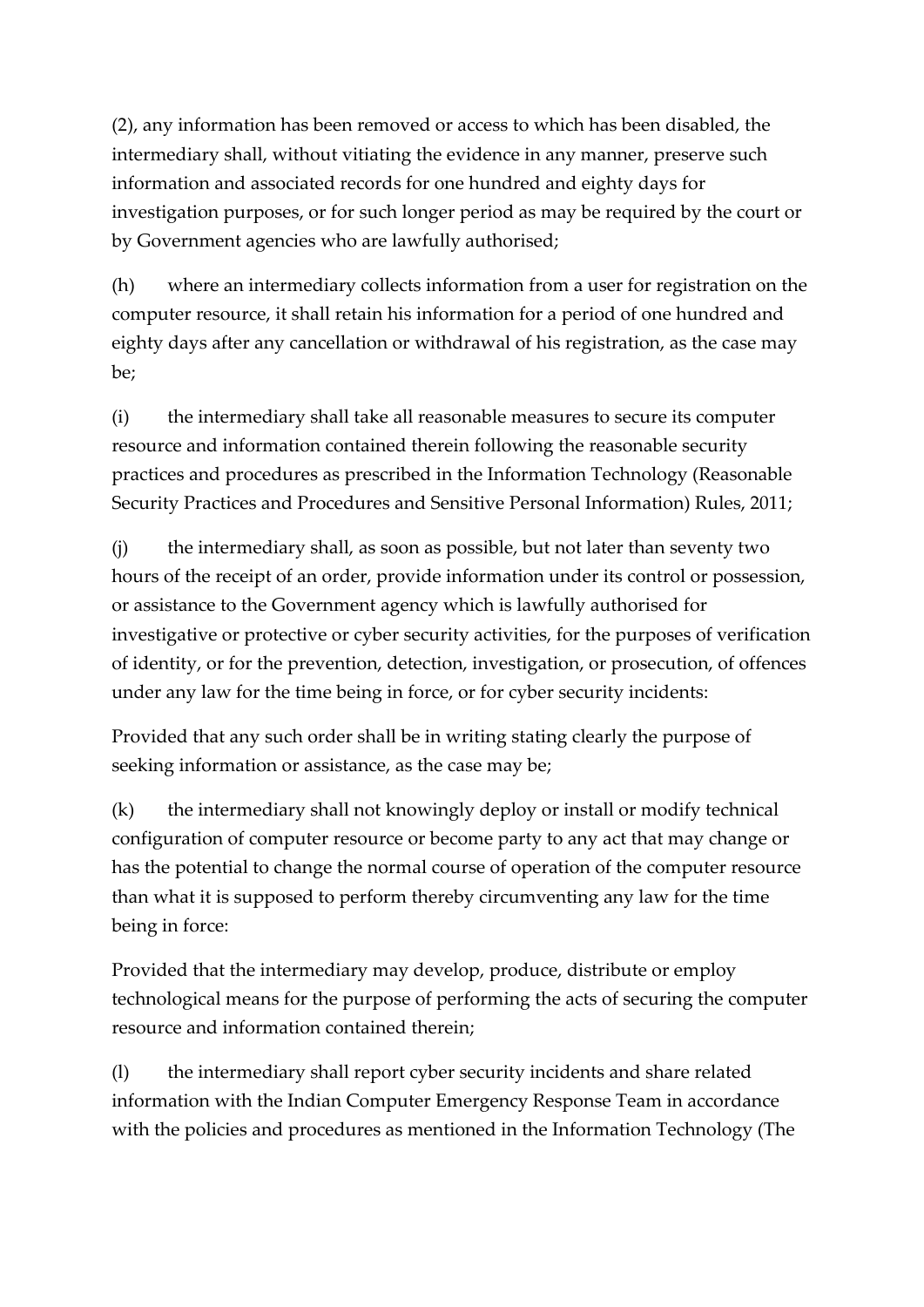Indian Computer Emergency Response Team and Manner of Performing Functions and Duties) Rules, 2013.

(2) Grievance redressal mechanism of intermediary:

(a)The intermediary shall prominently publish on its website,mobile based application or both,as the case may be, the name of the Grievance Officer and his contact details as well as mechanism by which a user or a victim may make complaint against violation of the provisions of this rule or any other matters pertaining to the computer resources made available by it, and the Grievance Officer shall -

(i) acknowledge the complaint within twenty four hours and dispose off such complaint within a period of fifteen days from the date of its receipt;

(ii) receive and acknowledge any order, notice or direction issued by the Appropriate Government, any competent authority or a court of competent jurisdiction.

(b) The intermediary shall, within twenty-four hours from the receipt of a complaint made by an individual or any person on his behalf under this sub-rule, in relation to any content which is prima facie in the nature of any material which exposes the private area of such individual, shows such individual in full or partial nudity or shows or depicts such individual in any sexual act or conduct, or is in the nature of impersonation in an electronic form, including artificially morphed images of such individual, take all reasonable and practicable measures to remove or disable access to such content which is hosted, stored, published or transmitted by it:

(c) The intermediary shall implement a mechanism for the receipt of complaints under clause (b) of this sub-rule which may enable the individual or person to provide details, as may be necessary, in relation to such content or communication link.

# **4. Additional due diligence to be observed by significant social media intermediary.—**

(1) In addition to the due diligence observed under rule 3, a significant social media intermediary shall, within three months from the date of notification of the threshold under clause (v) of sub-rule (1) of rule 2, observe the following additional due diligence while discharging its duties, namely:—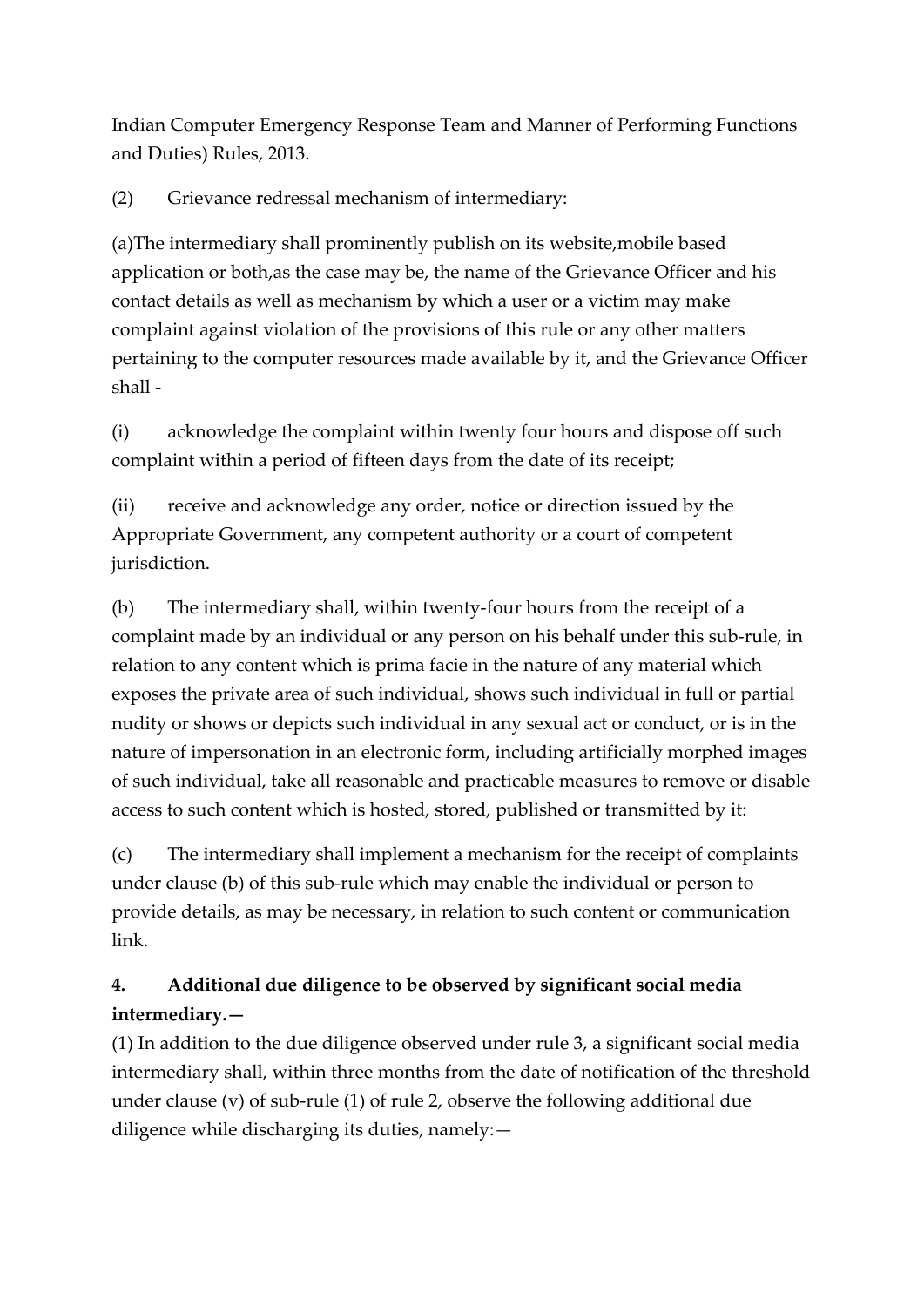(a) appoint a Chief Compliance Officer who shall be responsible for ensuring compliance with the Act and rules made thereunder and shall be liable in any proceedings relating to any relevant third-party information, data or communication link made available or hosted by that intermediary where he fails to ensure that such intermediary observes due diligence while discharging its duties under the Act and rules made thereunder:

Provided that no liability under the Act or rules made thereunder may be imposed on such significant social media intermediary without being given an opportunity of being heard.

Explanation.—For the purposes of this clause "Chief Compliance Officer" means a key managerial personnel or such other senior employee of a significant social media intermediary who is resident in India;

(b) appoint a nodal contact person for 24x7 coordination with law enforcement agencies and officers to ensure compliance to their orders or requisitions made in accordance with the provisions of law or rules made thereunder.

Explanation.—For the purposes of this clause "nodal contact person" means the employee of a significant social media intermediary, other than the Chief Compliance Officer, who is resident in India;

(c) appoint a Resident Grievance Officer, who shall, subject to clause (b), be responsible for the functions referred to in sub-rule (2) of rule 3.

Explanation.—For the purposes of this clause, "Resident Grievance Officer" means the employee of a significant social media intermediary, who is resident in India;

(d) publish periodic compliance report every month mentioning the details of complaints received and action taken thereon, and the number of specific communication links or parts of information that the intermediary has removed or disabled access to in pursuance of any proactive monitoring conducted by using automated tools or any other relevant information as may be specified;

(2) A significant social media intermediary providing services primarily in the nature of messaging shall enable the identification of the first originator of the information on its computer resource as may be required by a judicial order passed by a court of competent jurisdiction or an order passed under section 69 by the Competent Authority as per the Information Technology (Procedure and Safeguards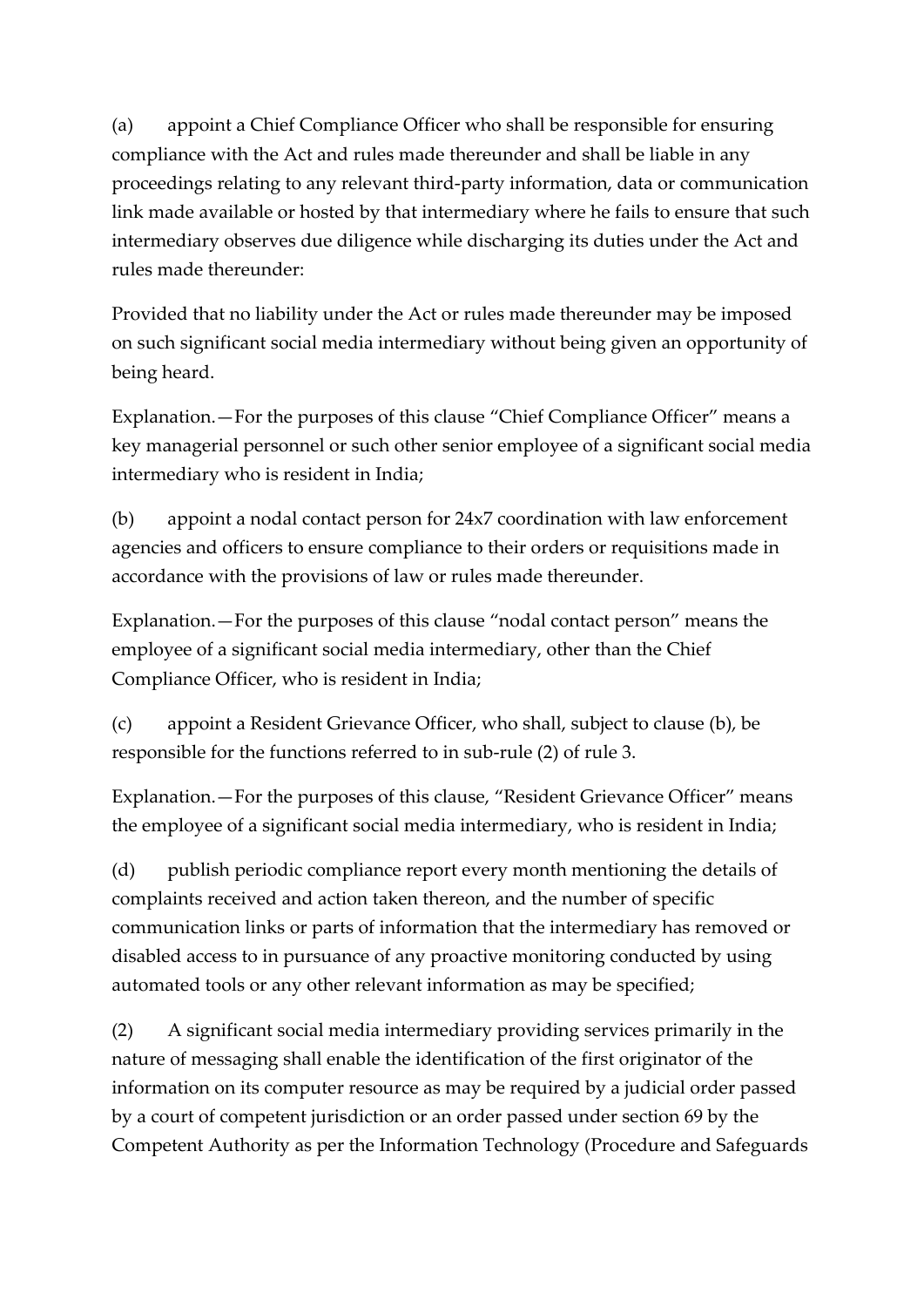for interception, monitoring and decryption of information) Rules, 2009, which shall be supported with a copy of such information in electronic form:

Provided that an order shall only be passed for the purposes of prevention, detection, investigation, prosecution or punishment of an offence related to the sovereignty and integrity of India, the security of the State, friendly relations with foreign States, or public order, or of incitement to an offence relating to the above or in relation with rape, sexually explicit material or child sexual abuse material, punishable with imprisonment for a term of not less than five years:

Provided further that no order shall be passed in cases where other less intrusive means are effective in identifying the originator of the information:

Provided also that in complying with an order for identification of the first originator, no significant social media intermediary shall be required to disclose the contents of any electronic message, any other information related to the first originator, or any information related to its other users:

Provided also that where the first originator of any information on the computer resource of an intermediary is located outside the territory of India, the first originator of that information within the territory of India shall be deemed to be the first originator of the information for the purpose of this clause.

(3) A significant social media intermediary that provides any service with respect to an information or transmits that information on behalf of another person on its computer resource–

(a) for direct financial benefit in a manner that increases its visibility or prominence, or targets the receiver of that information; or

(b) to which it owns a copyright, or has an exclusive license, or in relation with which it has entered into any contract that directly or indirectly restricts the publication or transmission of that information through any means other than those provided through the computer resource of such social media intermediary, shall make that information clearly identifiable to its users as being advertised, marketed, sponsored, owned, or exclusively controlled, as the case may be, or shall make it identifiable as such in an appropriate manner.

(4) A significant social media intermediary shall endeavour to deploy technology-based measures, including automated tools or other mechanisms to proactively identify information that depicts any act or simulation in any form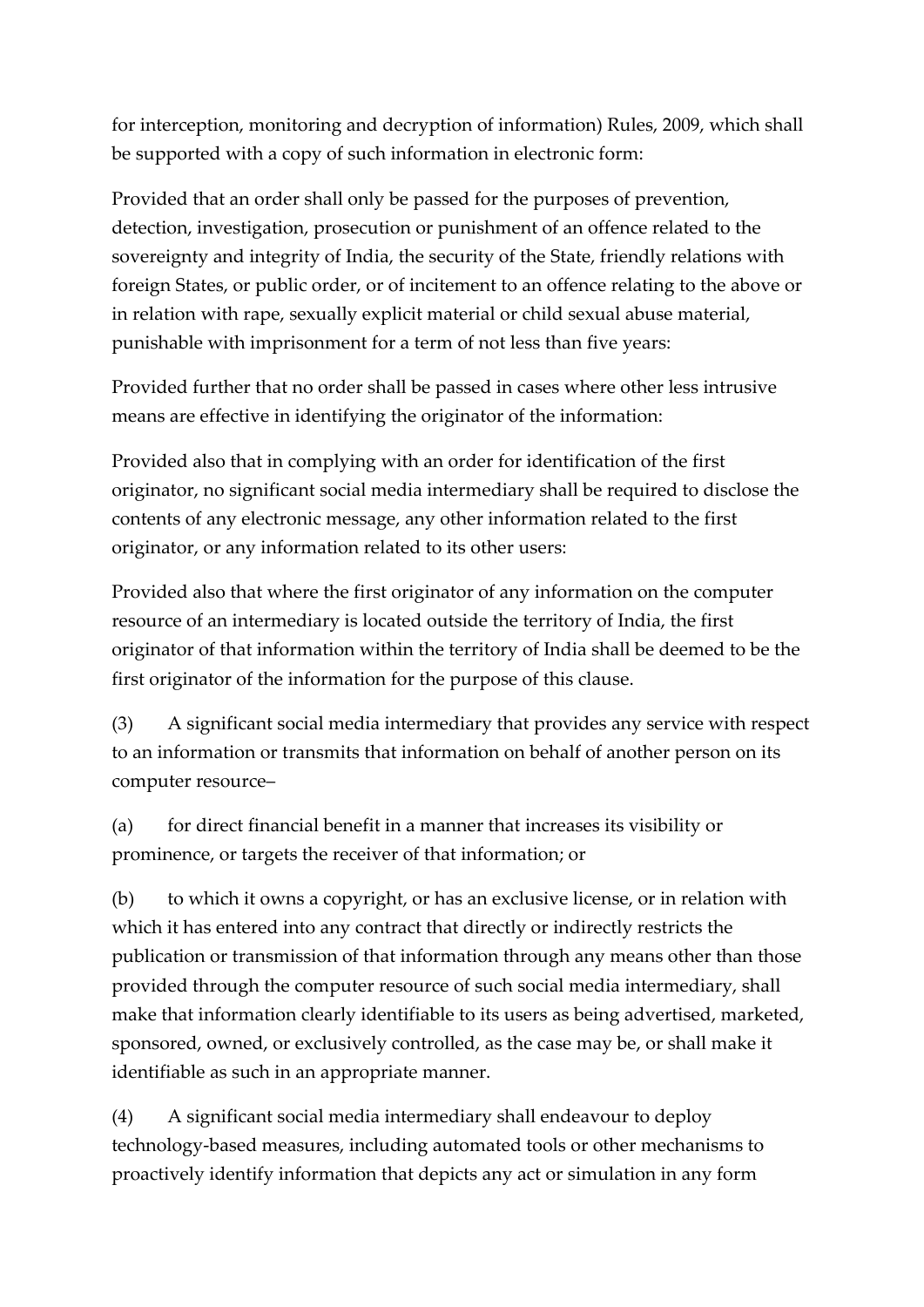depicting rape, child sexual abuse or conduct, whether explicit or implicit, or any information which is exactly identical in content to information that has previously been removed or access to which has been disabled on the computer resource of such intermediary under clause (d) of sub-rule (1) of rule 3, and shall display a notice to any user attempting to access such information stating that such information has been identified by the intermediary under the categories referred to in this sub-rule:

Provided that the measures taken by the intermediary under this sub-rule shall be proportionate having regard to the interests of free speech and expression, privacy of users on the computer resource of such intermediary, including interests protected through the appropriate use of technical measures:

Provided further that such intermediary shall implement mechanisms for appropriate human oversight of measures deployed under this sub-rule, including a periodic review of any automated tools deployed by such intermediary:

Provided also that the review of automated tools under this sub-rule shall evaluate the automated tools having regard to the accuracy and fairness of such tools, the propensity of bias and discrimination in such tools and the impact on privacy and security of such tools.

(5) The significant social media intermediary shall have a physical contact address in India published on its website, mobile based application or both, as the case may be, for the purposes of receiving the communication addressed to it.

(6) The significant social media intermediary shall implement an appropriate mechanism for the receipt of complaints under sub-rule (2) of rule 3 and grievances in relation to the violation of provisions under this rule, which shall enable the complainant to track the status of such complaint or grievance by providing a unique ticket number for every complaint or grievance received by such intermediary:

Provided that such intermediary shall, to the extent reasonable, provide such complainant with reasons for any action taken or not taken by such intermediary in pursuance of the complaint or grievance received by it.

(7) The significant social media intermediary shall enable users who register for their services from India, or use their services in India, to voluntarily verify their accounts by using any appropriate mechanism, including the active Indian mobile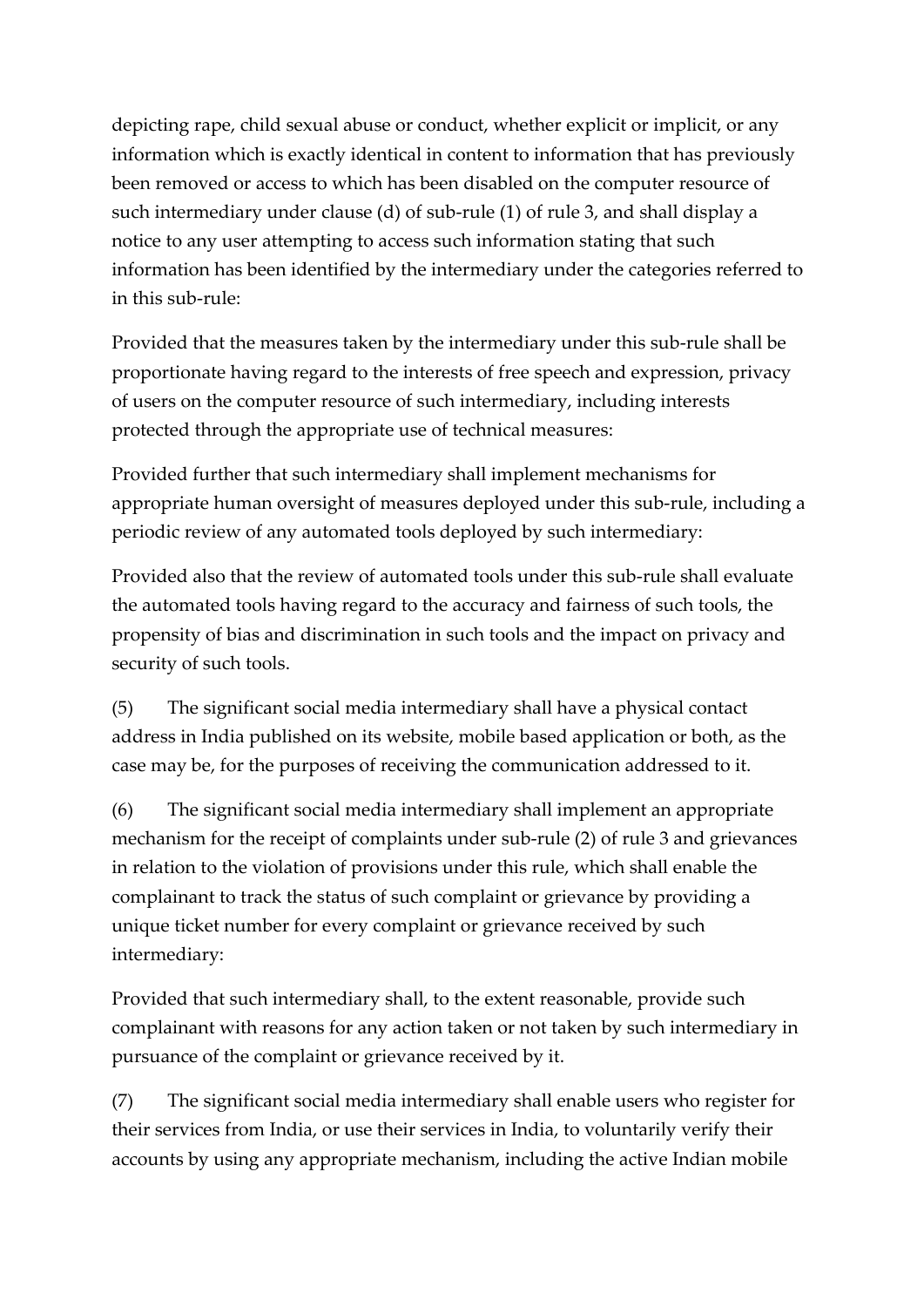number of such users, and where any user voluntarily verifies their account, such user shall be provided with a demonstrable and visible mark of verification, which shall be visible to all users of the service:

Provided that the information received for the purpose of verification under this sub-rule shall not be used for any other purpose, unless the user expressly consents to such use.

(8) Where a significant social media intermediary removes or disables access to any information, data or communication link, under clause (b) of sub-rule (1) of rule 3 on its own accord, such intermediary shall,—

(a) ensure that prior to the time at which such intermediary removes or disables access, it has provided the user who has created, uploaded, shared, disseminated, or modified information, data or communication link using its services with a notification explaining the action being taken and the grounds or reasons for such action;

(b) ensure that the user who has created, uploaded, shared, disseminated, or modified information using its services is provided with an adequate and reasonable opportunity to dispute the action being taken by such intermediary and request for the reinstatement of access to such information, data or communication link, which may be decided within a reasonable time;

(c) ensure that the Resident Grievance Officer of such intermediary maintains appropriate oversight over the mechanism for resolution of any disputes raised by the user under clause (b).

(9) The Ministry may call for such additional information from any significant social media intermediary as it may consider necessary for the purposes of this part.

# **5. Additional due diligence to be observed by an intermediary in relation to news and current affairs content.—**

In addition to adherence to rules 3 and 4, as may be applicable, an intermediary shall publish, on an appropriate place on its website, mobile based application or both, as the case may be, a clear and concise statement informing publishers of news and current affairs content that in addition to the common terms of service for all users, such publishers shall furnish the details of their user accounts on the services of such intermediary to the Ministry as may be required under rule 18: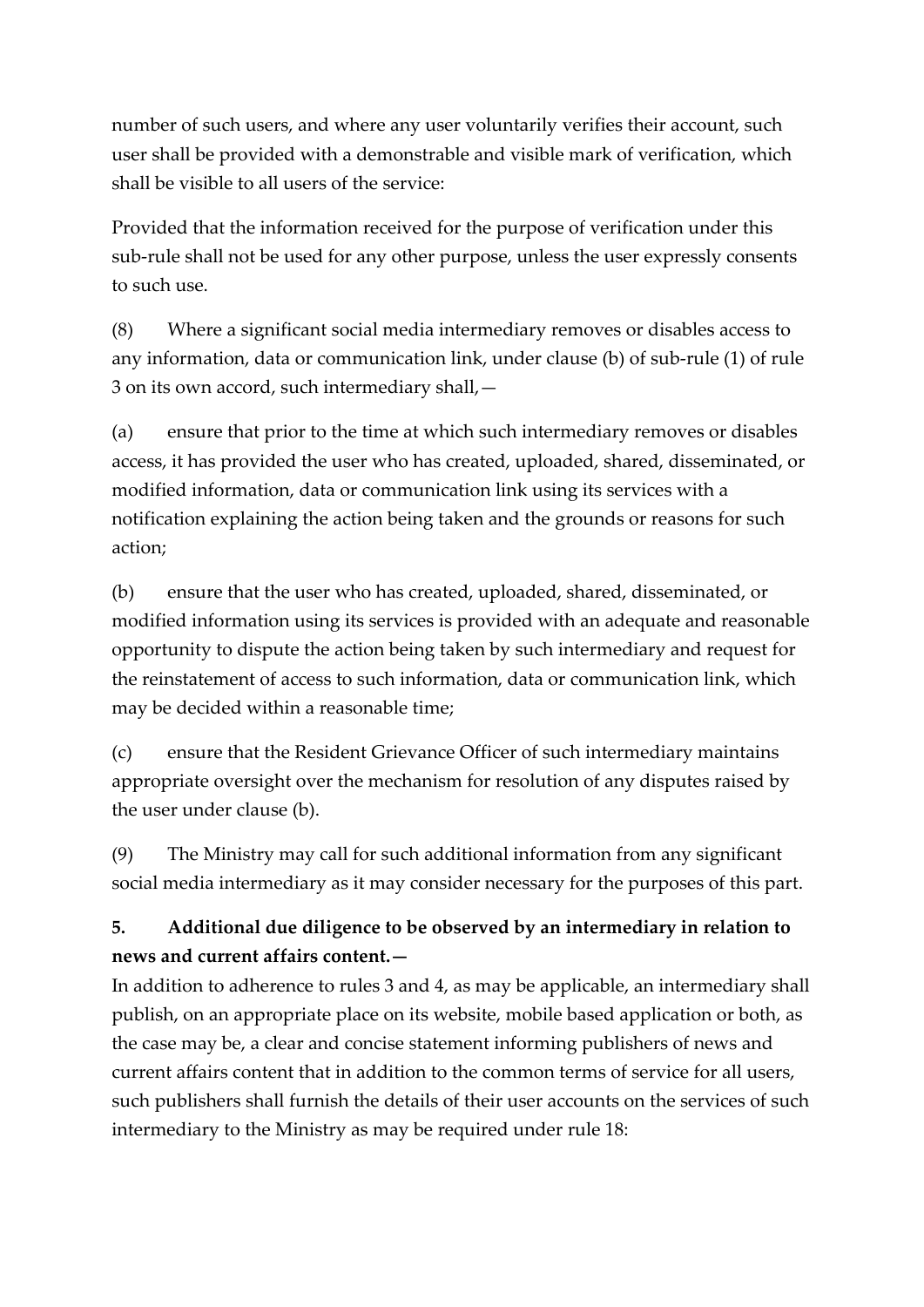Provided that an intermediary may provide such publishers who have provided information under rule 18 with a demonstrable and visible mark of verification as being publishers, which shall be visible to all users of the service.

Explanation.—This rule relates only to news and current affairs content and shall be administered by the Ministry of Information and Broadcasting.

### **6. Notification of other intermediary.—**

(1) The Ministry may by order, for reasons to be recorded in writing, require any intermediary, which is not a significant social media intermediary, to comply with all or any of the obligations mentioned under rule 4, if the services of that intermediary permits the publication or transmission of information in a manner that may create a material risk of harm to the sovereignty and integrity of India, security of the State, friendly relations with foreign States or public order.

(2) The assessment of material risk of harm referred to in sub-rule (1) shall be made having regard to the nature of services of such intermediary, and if those services permit,—

(a) interaction between users, notwithstanding, whether it is the primary purpose of that intermediary; and

(b) the publication or transmission of information to a significant number of other users as would be likely to result in widespread dissemination of such information.

(3) An order under this rule may be issued in relation to a specific part of the computer resources of any website, mobile based application or both, as the case may be, if such specific part is in the nature of an intermediary:

Provided that where such order is issued, an entity may be required to comply with all or any of the obligations mentions under rule 4, in relation to the specific part of its computer resource which is in the nature of an intermediary.

#### **7. Non-observance of Rules.—**

Where an intermediary fails to observe these rules, the provisions of sub-section (1) of section 79 of the Actshall not be applicable to such intermediary and the intermediary shall be liable for punishment under any law for the time being in force including the provisions of the Act and the Indian Penal Code.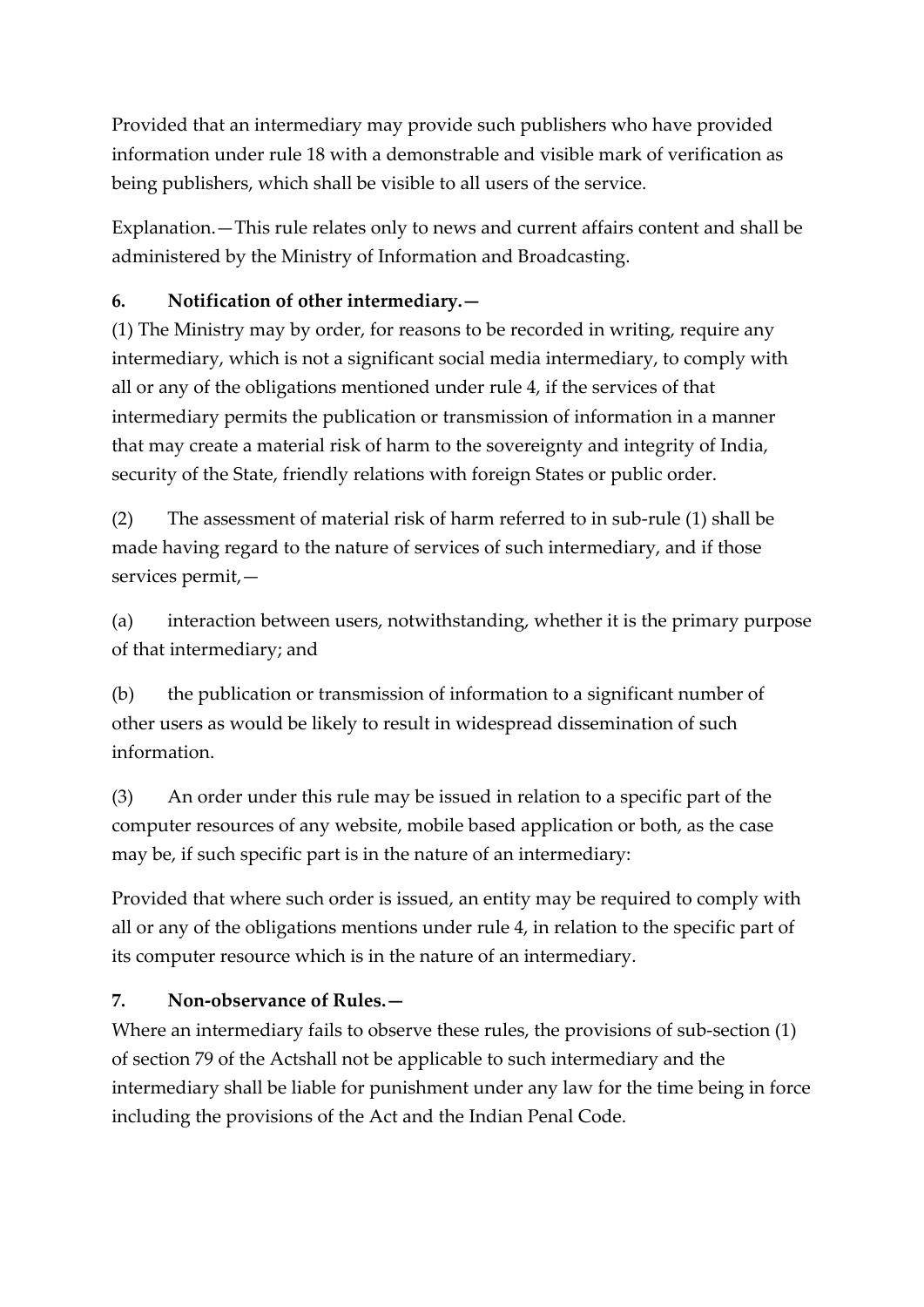# **PART III - CODE OF ETHICS AND PROCEDURE AND SAFEGUARDS IN RELATION TO DIGITAL MEDIA**

### **8. Application of this Part.—**

(1) The rules made under this Part shall apply to the following persons or entities, namely:—

(a) publishers of news and current affairs content;

(b) publishers of online curated content; and shall be administered by the Ministry of Information and Broadcasting, Government of India, which shall be referred to in this Part as the "Ministry":

Provided that the rules made under this Part shall apply to intermediaries for the purposes of rules 15 and 16;

(2) the rules made under this Part shall apply to the publishers, where,  $-$ 

(a) such publisher operates in the territory of India; or

(b) such publisher conducts systematic business activity of making its content available in India.

Explanation.—For the purposes of this rule,—

(a) a publisher shall be deemed to operate in the territory of India where such publisher has a physical presence in the territory of India;

(b) "systematic activity" shall mean any structured or organised activity that involves an element of planning, method, continuity or persistence.

(3) The rules made under this Part shall be in addition to and not in derogation of the provisions of any other law for the time being in force and any remedies available under such laws including the Information Technology (Procedure and Safeguards for Blocking of Access of Information by the Public) Rules, 2009.

## **9. Observance and adherence to the Code.—**

(1) A publisher referred to in rule 8 shall observe and adhere to the Code of Ethics laid down in the Appendix annexed to these rules.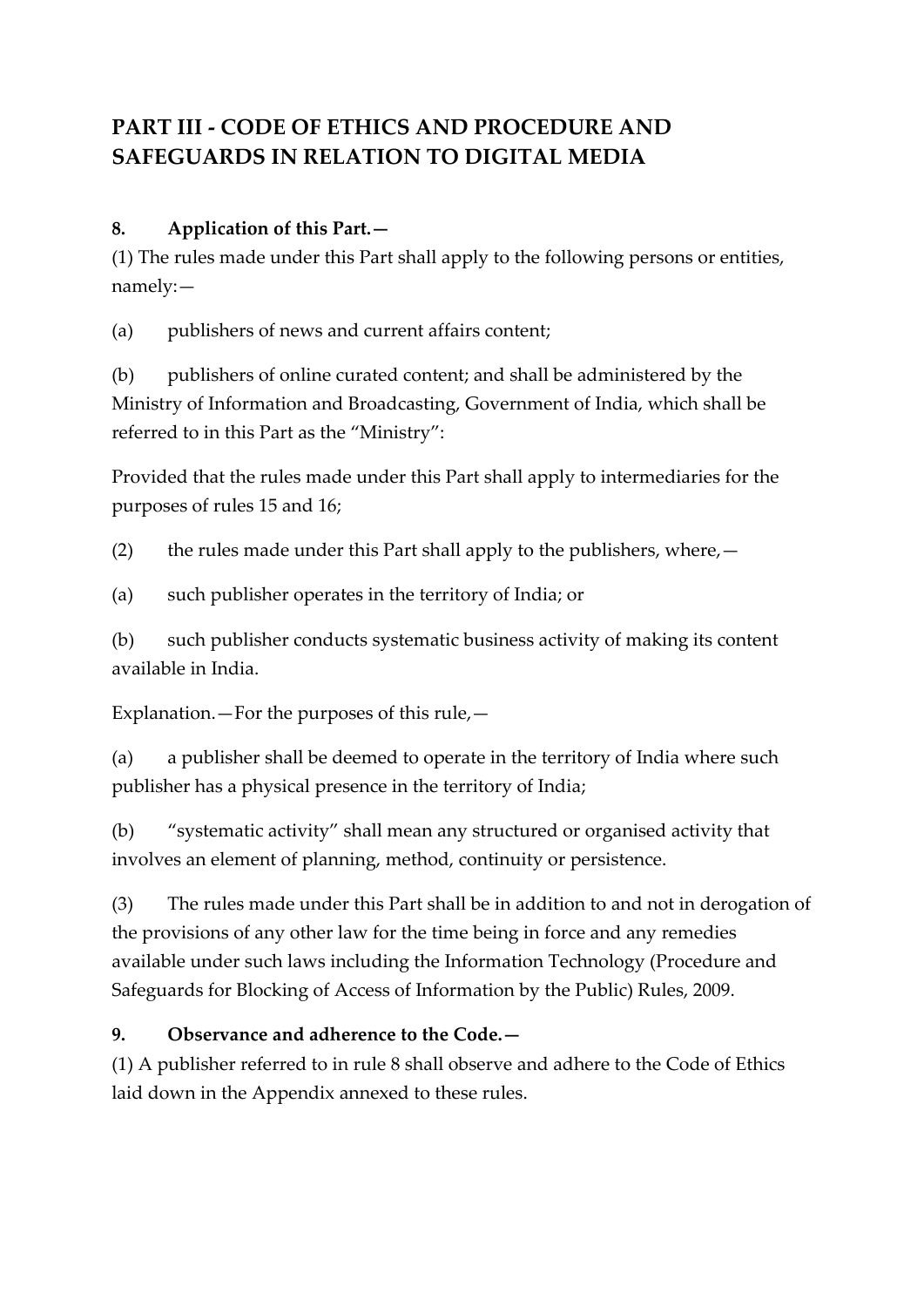(2) Notwithstanding anything contained in these rules, a publisher referred to in rule 8 who contravenes any law for the time being in force, shall also be liable for consequential action as provided in such law which has so been contravened.

(3) For ensuring observance and adherence to the Code of Ethics by publishers operating in the territory of India, and for addressing the grievances made in relation to publishers under this Part, there shall be a three-tier structure as under—

(a) Level I - Self-regulation by the publishers;

- (b) Level II Self-regulation by the self-regulating bodies of the publishers;
- (c) Level III Oversight mechanism by the Central Government.

#### **CHAPTER I - GRIEVANCE REDRESSAL MECHANISM**

#### **10. Furnishing and processing of grievance.—**

(1) Any person having a grievance regarding content published by a publisher in relation to the Code of Ethics may furnish his grievance on the grievance mechanism established by the publisher under rule 11.

(2) The publisher shall generate and issue an acknowledgement of the grievance for the benefit of the complainant within twenty-four hours of it being furnished for information and record.

(3) The manner of grievance redressal shall have the following arrangement–

(a) the publisher shall address the grievance and inform the complainant of its decision within fifteen days of the registration of the grievance;

(b) if the decision of the publisher is not communicated to the complainant within the stipulated fifteen days, the grievance shall be escalated to the level of the self–regulating body of which such publisher is a member.

(c) where the complainant is not satisfied with the decision of the publisher, it may prefer to appeal to the self-regulating body of which such publisher is a member within fifteen days of receiving such a decision.

(d) the self-regulating body shall address the grievance referred to in clauses (b) and (c), and convey its decision in the form of a guidance or advisory to the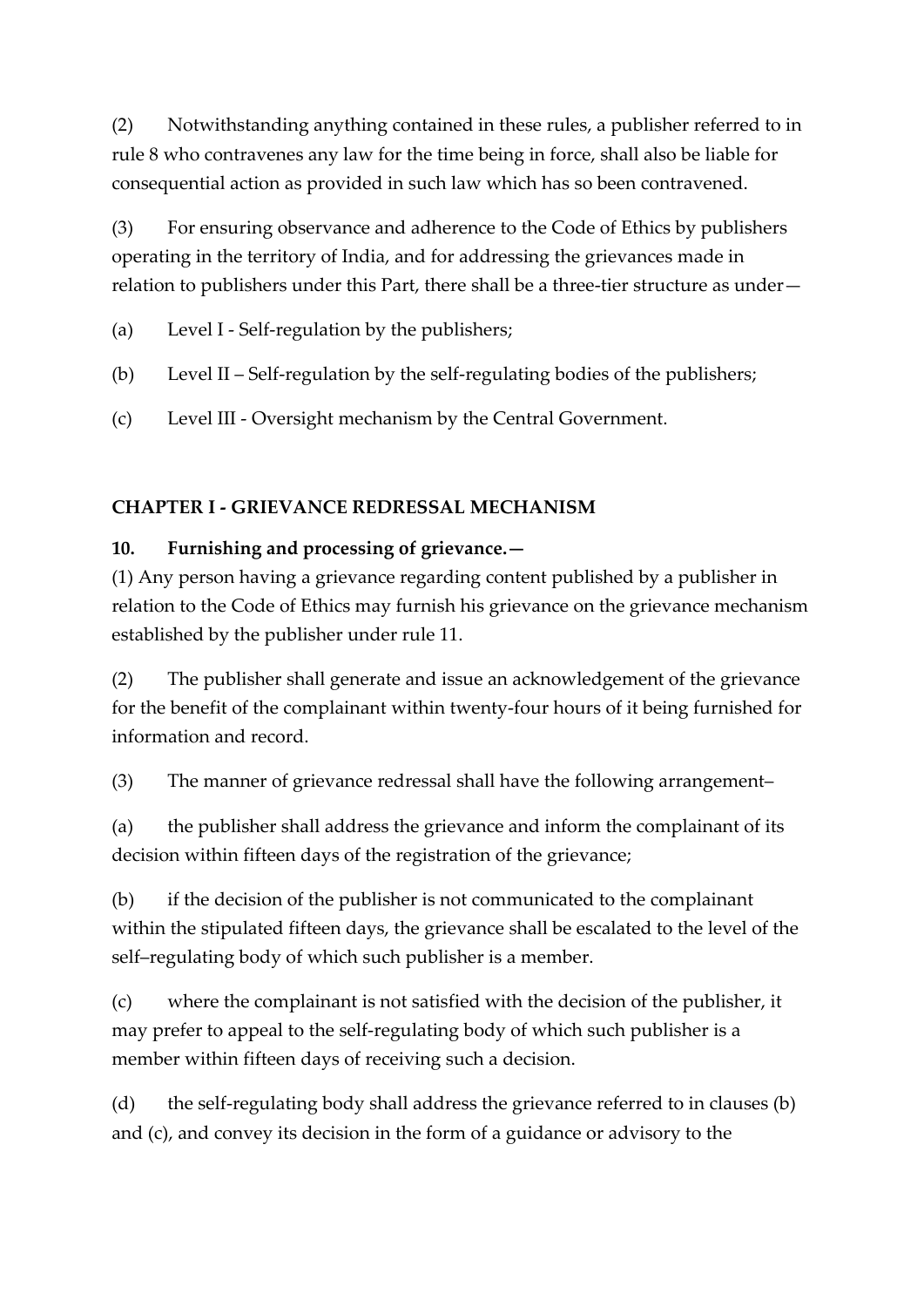publisher, and inform the complainant of such decision within a period of fifteen days..

(e) where the complainant is not satisfied with the decision of the self-regulating body, it may, within fifteen days of such decision, prefer an appeal to the Oversight Mechanism referred to in rule 13 for resolution.

#### **CHAPTER II - SELF REGULATING MECHANISM - LEVEL I**

#### **11. Self-Regulating mechanism at Level I.—**

(1) The publisher shall be the Level I of the self- regulating mechanism.

(2) A publisher shall—

(a) establish a grievance redressal mechanism and shall appoint a Grievance Officer based in India, who shall be responsible for the redressal of grievances received by him;

(b) display the contact details related to its grievance redressal mechanism and the name and contact details of its Grievance Officer at an appropriate place on its website or interface, as the case may be;

(c) ensure that the Grievance Officer takes a decision on every grievance received by it within fifteen days, and communicate the same to the complainant within the specified time:

(d) be a member of a self-regulating body as referred to in rule 12 and abide by its terms and conditions.

(3) The Grievance Officer shall,—

(a) be the contact point for receiving any grievance relating to Code of Ethics;

(b) act as the nodal point for interaction with the complainant, the self-regulating body and the Ministry.

(4) Online curated content shall be classified by the publisher of such content into the categories referred to in the Schedule, having regard to the context, theme, tone, impact and target audience of such content, with the relevant rating for such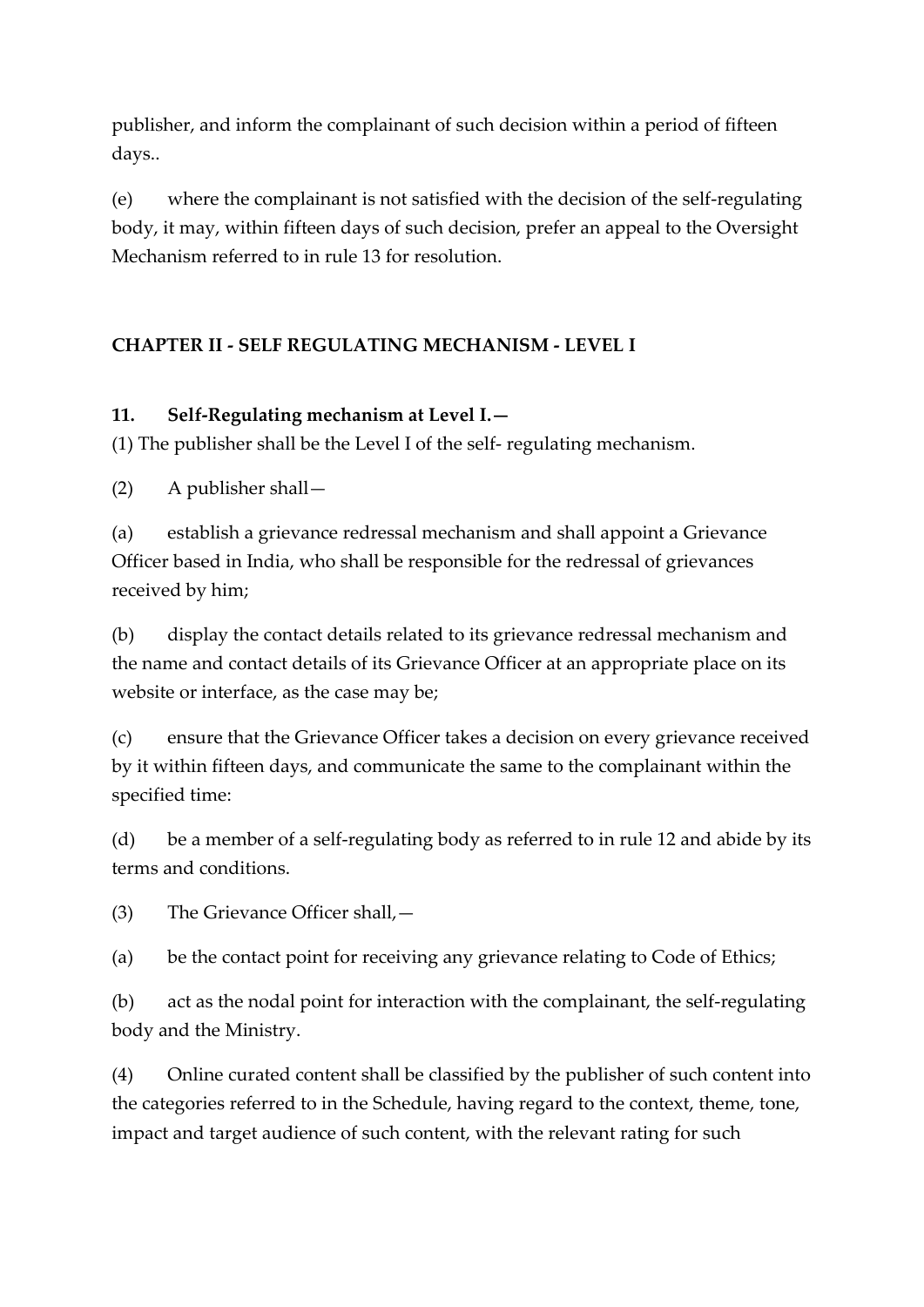categories based on an assessment of the relevant content descriptors in the manner specified in the said Schedule.

(5) Every publisher of online curated content shall display the rating of any online curated content and an explanation of the relevant content descriptors, prominently to its users at an appropriate place, as the case may be, in a manner that ensures that such users are aware of this information before accessing such content.

#### **CHAPTER III - SELF REGULATING MECHANISM – LEVEL II**

#### **12. Self-regulating body.—**

(1) There may be one or more self-regulatory bodies of publishers, being an independent body constituted by publishers or their associations.

(2) The self-regulatory body referred to in sub-rule (1) shall be headed by a retired judge of the Supreme Court, a High Court, or an independent eminent person from the field of media, broadcasting, entertainment, child rights, human rights or such other relevant field, and have other members, not exceeding six, being experts from the field of media, broadcasting, entertainment, child rights, human rights and such other relevant fields.

(3) The self-regulating body shall, after its constitution in accordance with subrule (2), register itself with the Ministry within a period of thirty days from the date of notification of these rules, and where a self-regulating body is constituted after such period, within thirty days from the date of its constitution:

Provided that before grant of registration to the self-regulating body, the Ministry shall satisfy itself that the self-regulating body has been constituted in accordance with sub-rule (2) and has agreed to perform the functions laid down in sub-rules (4) and (5).

(4) The self-regulating body shall perform the following functions, namely:—

(a) oversee and ensure the alignment and adherence by the publisher to the Code of Ethics;

(b) provide guidance to publishers on various aspects of the Code of Ethics;

(c) address grievances which have not been resolved by publishers within the specified period of fifteen days;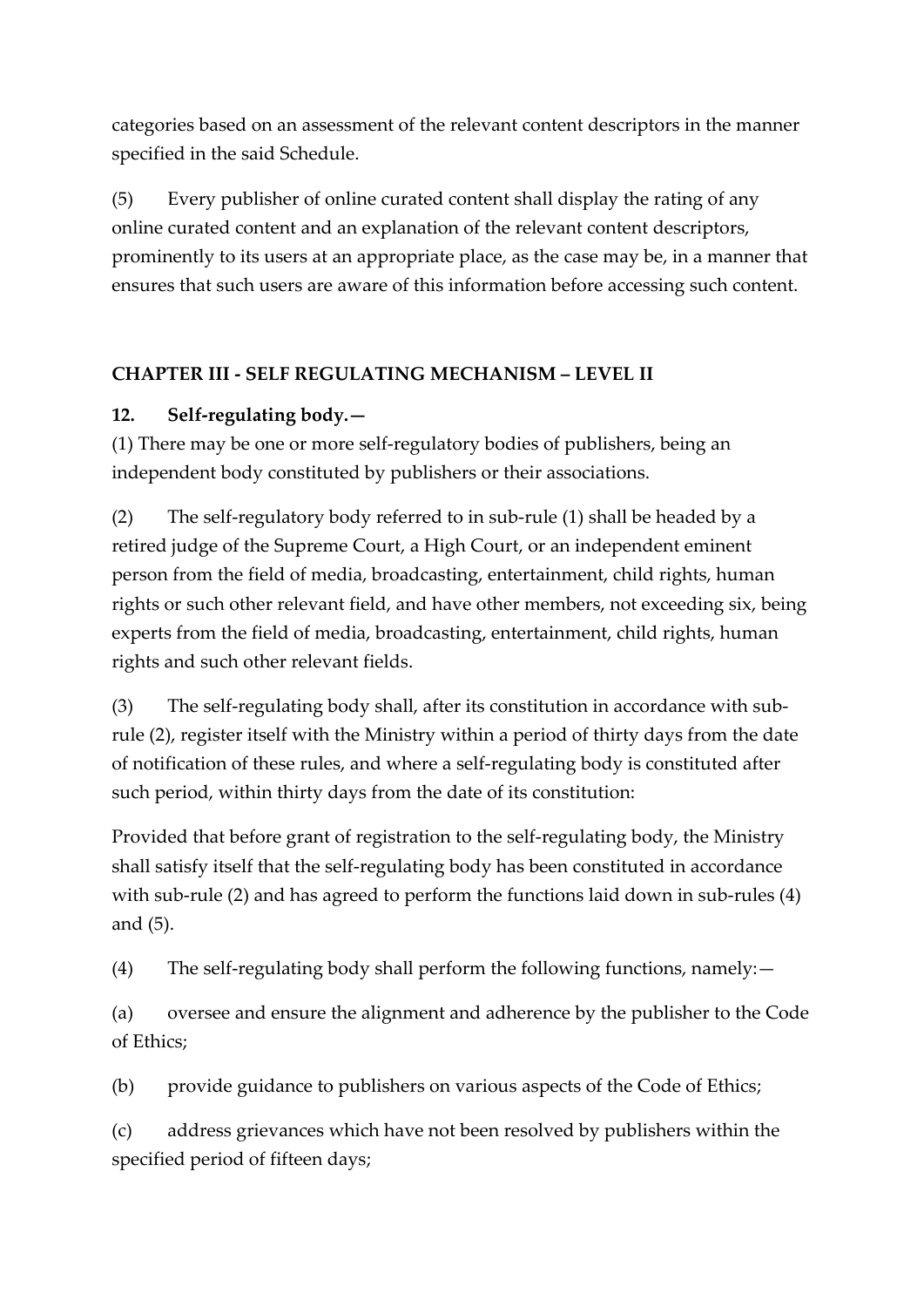(d) hear appeals filed by the complainant against the decision of publishers;

(e) issue such guidance or advisories to such publishers as specified in sub-rule (5) for ensuring compliance to the Code of Ethics.

(5) The self-regulating body while disposing a grievance or an appeal referred to it in sub-rule

(4) may issue following guidance or advisories to the publishers as under, namely:—

(a) warning, censuring, admonishing or reprimanding the publisher; or

(b) requiring an apology by the publisher; or

(c) requiring the publisher to include a warning card or a disclaimer; or

(d) in case of online curated content, direct the publisher to,  $-$ 

(i) reclassify ratings of relevant content;

(ii) make appropriate modification in the content descriptor, age classification and access control measures;

(iii) edit synopsis of relevant content; or

(e) in case of any content where it is satisfied that there is a need for taking action to delete or modify the content for preventing incitement to the commission of a cognizable offence relating to public order, or in relation to the reasons enumerated in sub-section (1) of section 69A of the Act, refer such content to the Ministry for consideration by the Oversight Mechanism referred to in rule 13 for appropriate action.

(6) Where the self-regulating body is of the opinion that there is no violation of the Code of Ethics, it shall convey such decision to the complainant and such entity.

(7) Where a publisher fails to comply with the guidance or advisories of the selfregulating body within the time specified in such guidance or advisory, the selfregulating body shall refer the matter to the Oversight Mechanism referred to in rule 13 within fifteen days of expiry of the specified date.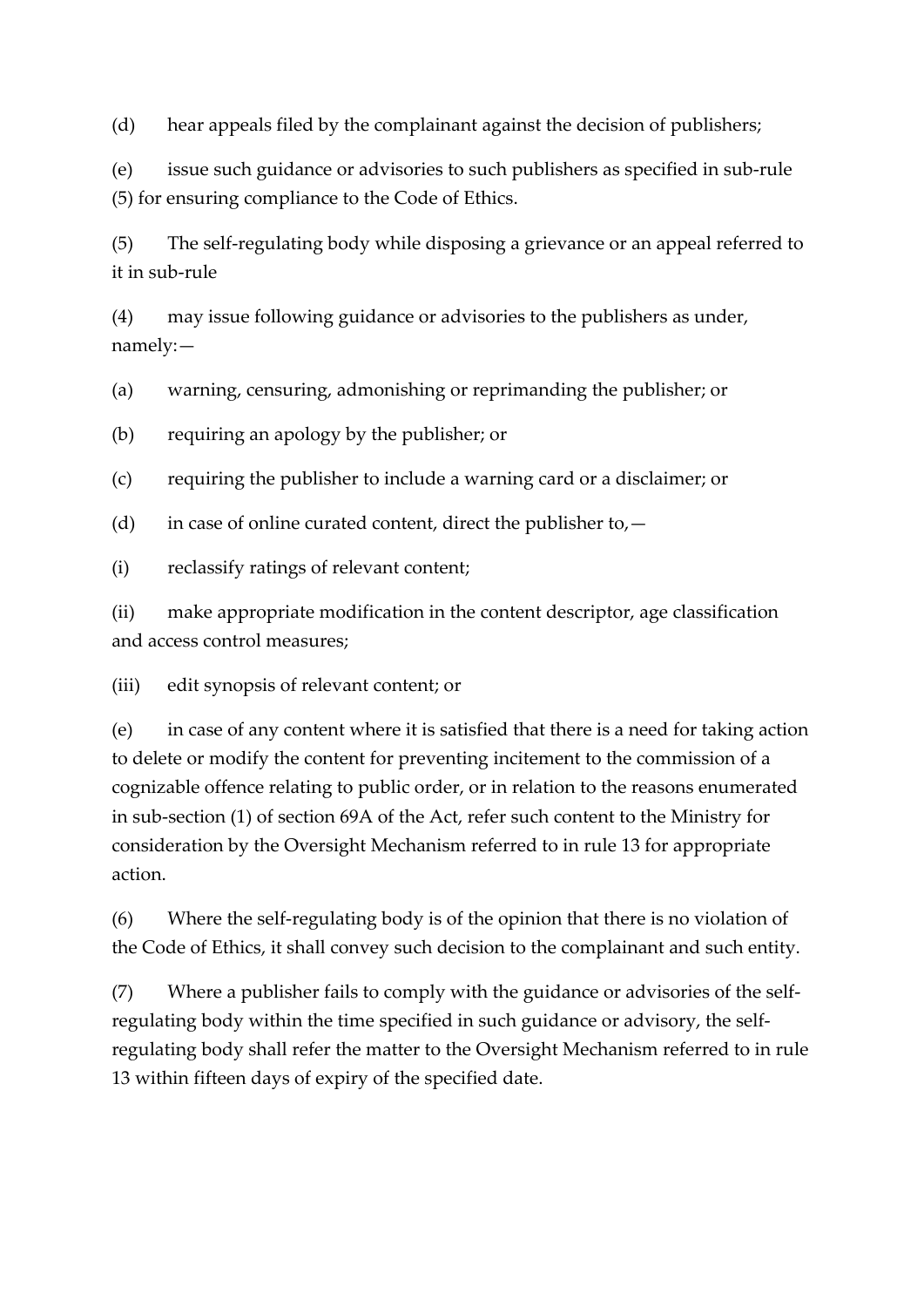#### **CHAPTER IV - OVERSIGHT MECHANISM - LEVEL III**

#### **13. Oversight mechanism.—**

(1) The Ministry shall co-ordinate and facilitate the adherence to the Code of Ethics by publishers and self regulating bodies, develop an Oversight Mechanism, and perform the following functions, namely:—

(a) publish a charter for self regulating bodies, including Codes of Practices for such bodies;

(b) establish an Inter-Departmental Committee for hearing grievances;

(c) refer to the Inter-Departmental Committee grievances arising out of the decision of the self- regulating body under rule 12, or where no decision has been taken by the self-regulating body within the specified time period, or such other complaints or references relating to violation of Code of Ethics as it may consider necessary;

(d) issue appropriate guidance and advisories to publishers;

(e) issue orders and directions to the publishers for maintenance and adherence to the Code of Ethics.

(2) The Ministry shall appoint an officer of the Ministry not below the rank of a Joint Secretary to the Government of India, as the "Authorised Officer", for the purposes of issuing directions under rules 15 or 16, as the case may be.

## **14. Inter-Departmental Committee.—**

(1) The Ministry shall constitute an Inter- Departmental Committee, called the Committee, consisting of representatives from the Ministry of Information and Broadcasting, Ministry of Women and Child Development, Ministry of Law and Justice, Ministry of Home Affairs, Ministry of Electronics and Information Technology, Ministry of External Affairs, Ministry of Defence, and such other Ministries and Organisations, including domain experts, that it may decide to include in the Committee:

Provided that the Authorised Officer designated under sub-rule (2) of rule 13 shall be the Chairperson of such Committee.

(2) The Committee shall meet periodically and hear the following complaints regarding violation or contravention of the Code of Ethics by the entities referred to in Rule 8–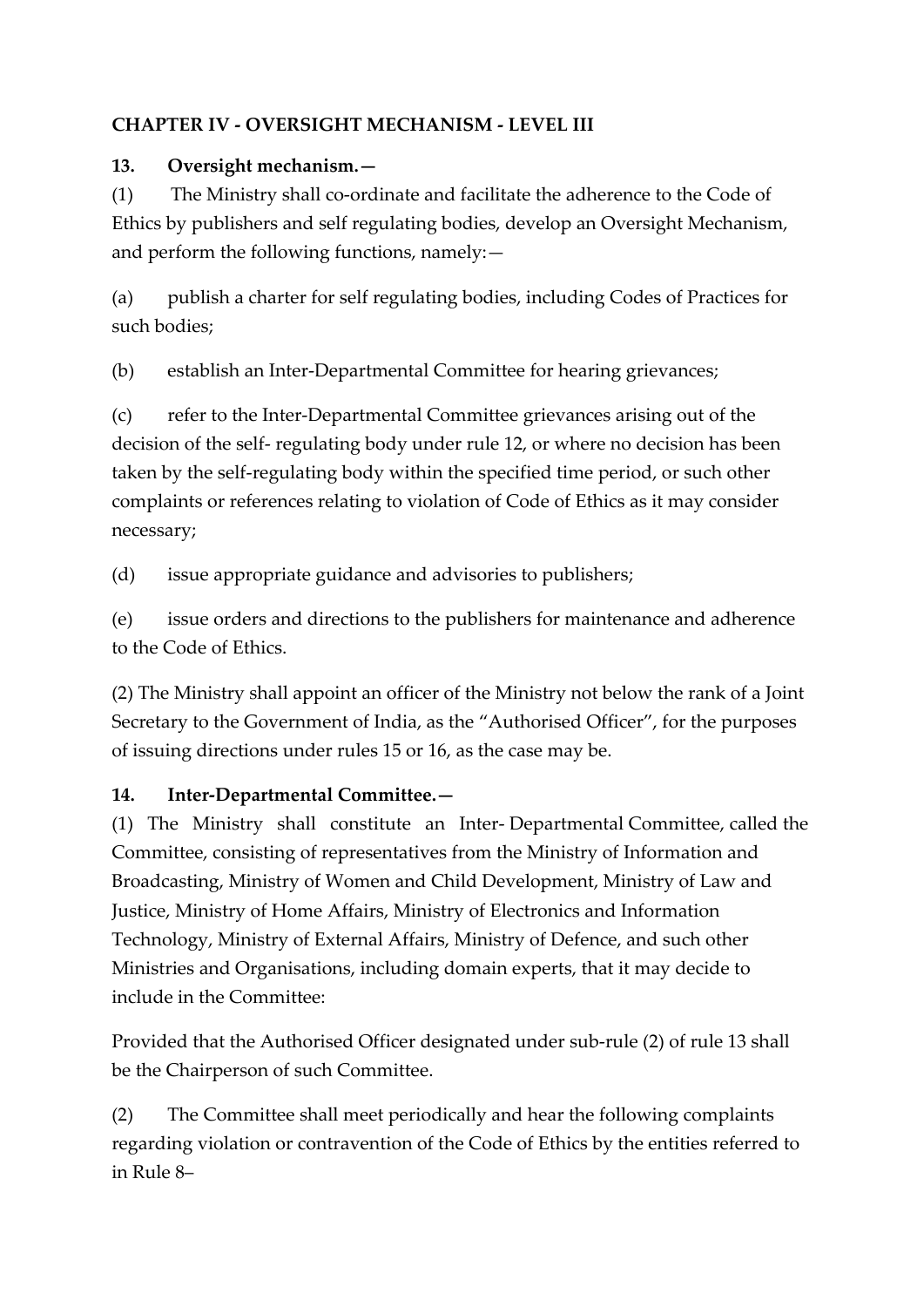(a) arising out of the grievances in respect of the decisions taken at the Level I or II, including the cases where no such decision is taken within the time specified in the grievance redressal mechanism; or

(b) referred to it by the Ministry.

(3) Any complaint referred to the Committee, whether arising out of the grievances or referred to it by the Ministry, shall be in writing and may be sent either by mail or fax or by e-mail signed with electronic signature of the authorised representative of the entity referring the grievance, and the Committee shall ensure that such reference is assigned a number which is recorded along with the date and time of its receipt.

(4) The Ministry shall make all reasonable efforts to identify the entity referred to in Rule 8 which has created, published or hosted the content or part thereof, and where it is able to identify such entity, it shall issue a duly signed notice to such entity to appear and submit their reply and clarifications, if any, before the Committee.

(5) In the hearing, the Committee shall examine complaints or grievances, and may either accept or allow such complaint or grievance, and make the following recommendations to the Ministry, namely:—

(a) warning, censuring, admonishing or reprimanding such entity; or

(b) requiring an apology by such entity; or

(c) requiring such entity to include a warning card or a disclaimer; or

(d) in case of online curated content, direct a publisher to—

(i) reclassify ratings of relevant content; or

(ii) edit synopsis of relevant content; or

(iii) make appropriate modification in the content descriptor, age classification and parental or access control;

(e) delete or modify content for preventing incitement to the commission of a cognisable offence relating to public order;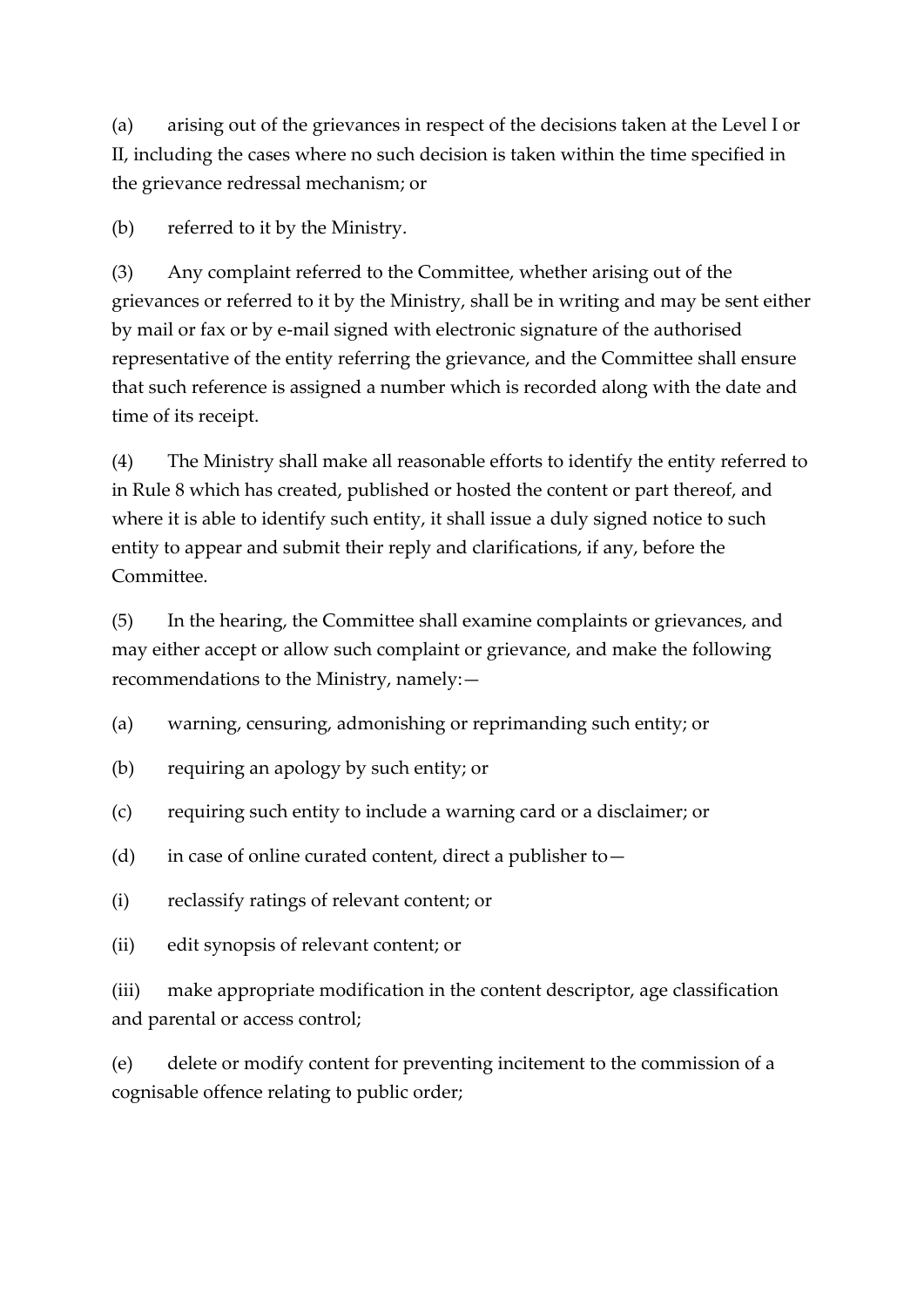(f) in case of content where the Committee is satisfied that there is a need for taking action in relation to the reasons enumerated in sub-section (1) of section 69A of the Act, it may recommend such action.

(6) The Ministry may, after taking into consideration the recommendations of the Committee, issue appropriate orders and directions for compliance by the publisher:

Provided that no such order shall be issued without the approval of the Secretary, Ministry of Information and Broadcasting, Government of India (hereinafter referred to as the "Secretary, Ministry of Information and Broadcasting").

#### **15. Procedure for issuing of direction.—**

(1) In respect of recommendations referred to in clauses (e) and (f) of sub-rule (5) of rule 14, the Authorised Officer shall place the matter for consideration before the Secretary, Ministry of Information and Broadcasting for taking appropriate decision.

(2) The Authorised Officer shall, on approval of the decision by the Secretary, Ministry of Information and Broadcasting, direct the publisher, any agency of the Government or any intermediary, as the case may be to delete or modify or block the relevant content and information generated, transmitted, received, stored or hosted in their computer resource for public access within the time limit specified in the direction:

Provided that in case the recommendation of the Authorised Officer is not approved by the Secretary, Ministry of Information and Broadcasting, the Authorised Officer shall convey the same to the Committee.

(3) A direction under this rule may be issued only in respect of a specific piece of content or an enumerated list of content, as the case may be, and shall not require any entity to cease its operations.

## **16. Blocking of information in case of emergency.—**

(1) Notwithstanding anything contained in rules 14 and 15, the Authorised Officer, in any case of emergency nature, for which no delay is acceptable, shall examine the relevant content and consider whether it is within the grounds referred to in subsection (1) of section 69A of the Act and it is necessary or expedient and justifiable to block such information or part thereof and submit a specific recommendation in writing to the Secretary, Ministry of Information and Broadcasting.

(2) In case of emergency nature, the Secretary, Ministry of Information and Broadcasting may, if he is satisfied that it is necessary or expedient and justifiable for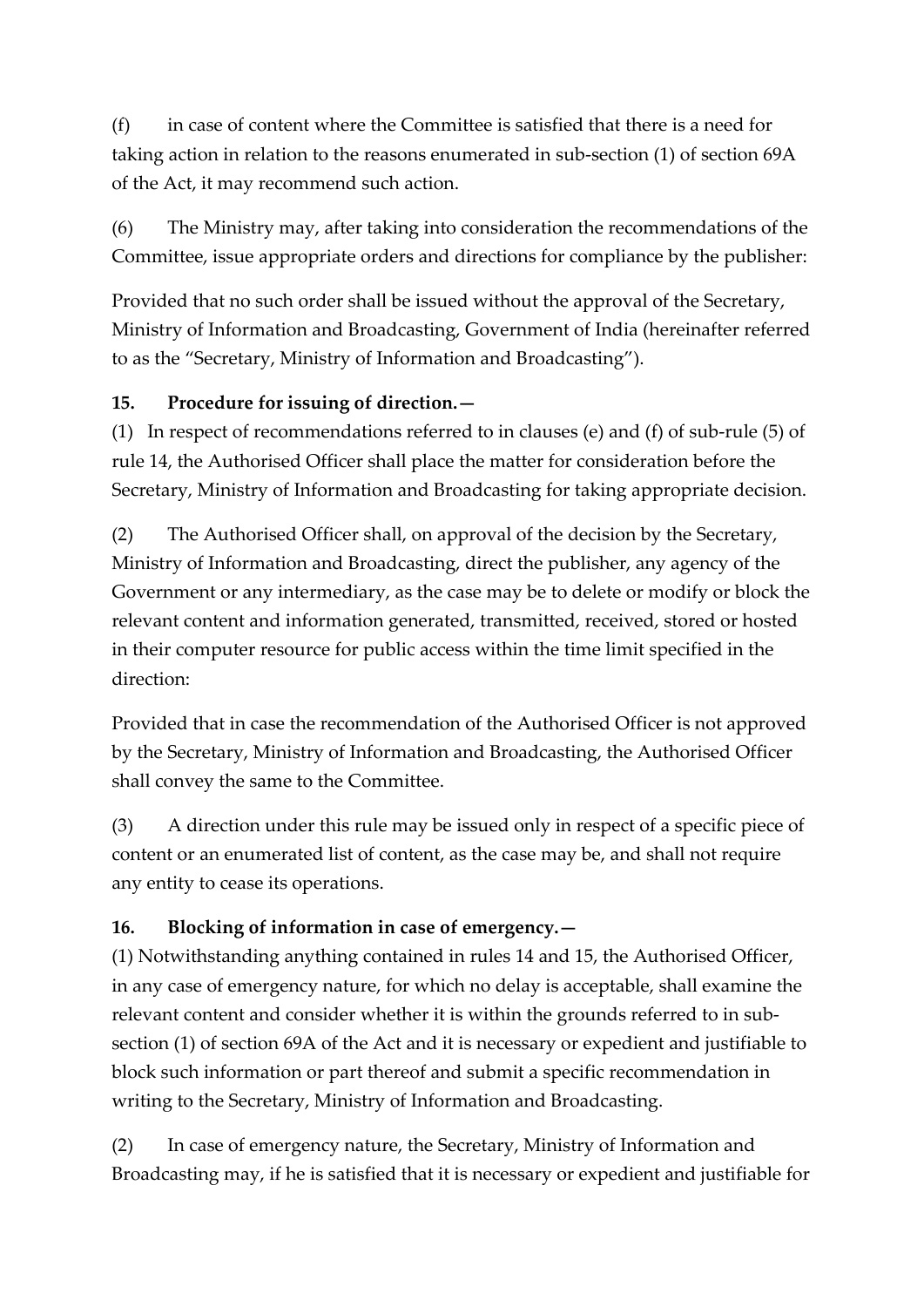blocking for public access of any information or part thereof through any computer resource and after recording reasons in writing, as an interim measure issue such directions as he may consider necessary to such identified or identifiable persons, publishers or intermediary in control of such computer resource hosting such information or part thereof without giving him an opportunity of hearing.

(3) The Authorised Officer, at the earliest but not later than forty-eight hours of issue of direction under sub-rule (2), shall bring the request before the Committee for its consideration and recommendation.

(4) On receipt of recommendations of the Committee under sub-rule (3), the Secretary, Ministry of Information and Broadcasting, shall pass the final order as regard to approval of such request and in case the request for blocking is not approved by the Secretary, Ministry of Information and Broadcasting in his final order, the interim direction issued under sub-rule (2) shall be revoked and the person, publisher or intermediary in control of such information shall be accordingly, directed to unblock the information for public access.

#### **17. Review of directions issued.—**

(1) The Authorised Officer shall maintain complete records of the proceedings of the Committee, including any complaints referred to the Committee, and shall also maintain records of recommendations made by the Committee and any directions issued by the Authorised Officer.

(2) The Review Committee shall meet at least once in every two months and record its findings whether the directions of blocking of content or information issued under these rules are in accordance with the provisions of sub-section (1) of section 69A of the Act and if it is of the opinion that the directions are not in accordance with the said provisions, it may set aside the directions and issue order for unblocking of such content or information generated, transmitted, received, stored or hosted in a computer resource.

Explanation.—For the purpose of this rule, "Review Committee" shall mean the Review Committee constituted under rule 419A of the Indian Telegraph Rules, 1951.

#### **CHAPTER V - FURNISHING OF INFORMATION**

## **18. Furnishing of information.—**

(1) A publisher of news and current affairs content and a publisher of online curated content operating in the territory of India, shall inform the Ministry about the details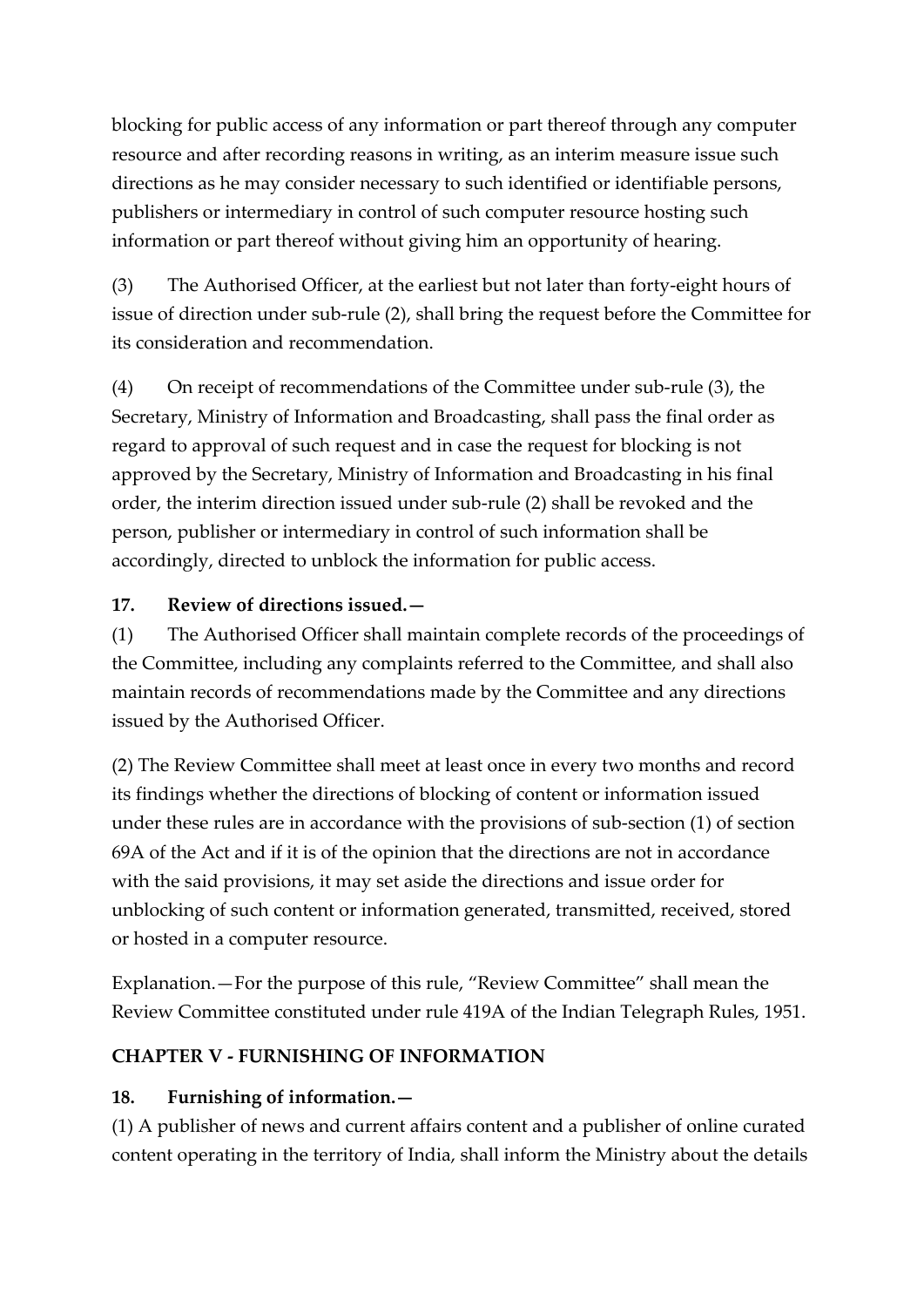of its entity by furnishing information along with such documents as may be specified, for the purpose of enabling communication and coordination.

(2) The information referred to in sub-rule (1) shall be furnished within a period of thirty days of the publication of these rules, and where such publisher begins operation in the territory of India or comes into existence after commencement of these rules, within thirty days from the date of start of its operations in the territory of India or its coming into existence, as the case may be.

(3) The publisher of news and current affairs content and the publisher of online curated content shall publish periodic compliance report every month mentioning the details of grievances received and action taken thereon.

(4) The Ministry may call for such additional information from the publisher as it may consider necessary for the implementation of this Rule.

#### **CHAPTER VI - MISCELLANEOUS**

#### **19. Disclosure of Information.—**

(1) A publisher and a self-regulating body, shall make true and full disclosure of all grievances received by it, the manner in which the grievances are disposed of, the action taken on the grievance, the reply sent to the complainant, the orders or directions received by it under these rules and action taken on such orders or directions.

(2) The information referred to in sub-rule (1) shall be displayed publicly and updated monthly.

(3) Subject to any law for the time being in force, the publisher shall preserve records of content transmitted by it for a minimum period of sixty days and make it available to the self-regulating body or the Central Government, or any other Government agency, as may be requisitioned by them for implementation of these rules.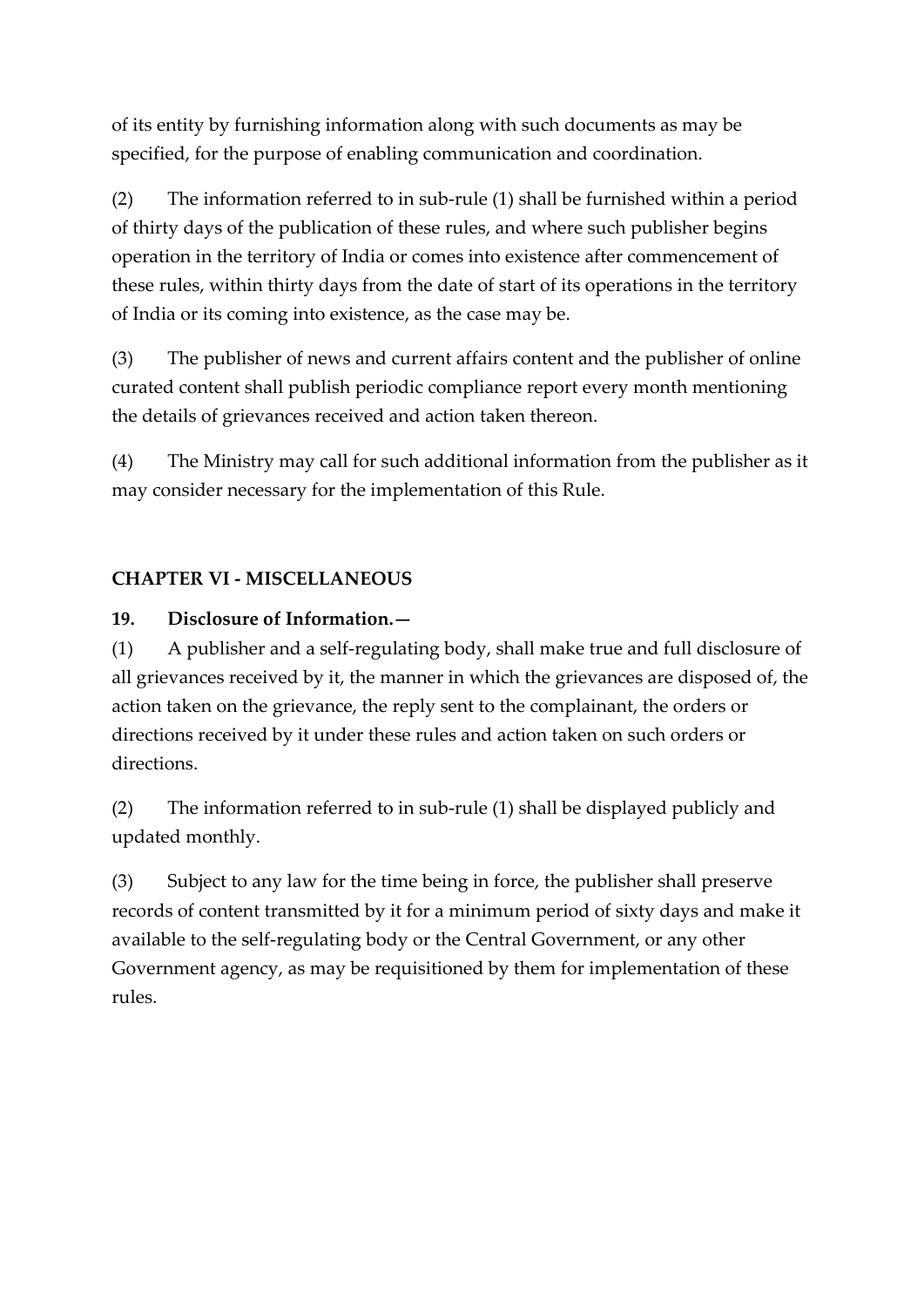# **APPENDIX CODE OF ETHICS**

#### **I News and current affairs:**

(i) Norms of Journalistic Conduct of the Press Council of India under the Press Council Act, 1978;

(ii) Programme Code under section 5 of the Cable Television Networks Regulation) Act, 1995;

(iii) Content which is prohibited under any law for the time being in force shall not be published or transmitted.

#### **II Online curated content:**

(A) General Principles:

(a) A publisher shall not transmit or publish or exhibit any content which is prohibited under any law for the time being in force or has been prohibited by any court of competent jurisdiction.

(b) A publisher shall take into consideration the following factors, when deciding to feature or transmit or publish or exhibit any content, after duly considering the implications of any content as falling under the following categories, and shall exercise due caution and discretion in relation to the same, namely:—

(i) content which affects the sovereignty and integrity of India;

(ii) content which threatens, endangers or jeopardises the security of the State;

(iii) content which is detrimental to India's friendly relations with foreign countries;

(iv) content which is likely to incite violence or disturb the maintenance of public order.

(c) A publisher shall take into consideration India's multi-racial and multireligious context and exercise due caution and discretion when featuring the activities, beliefs, practices, or views of any racial or religious group.

(B) Content Classification: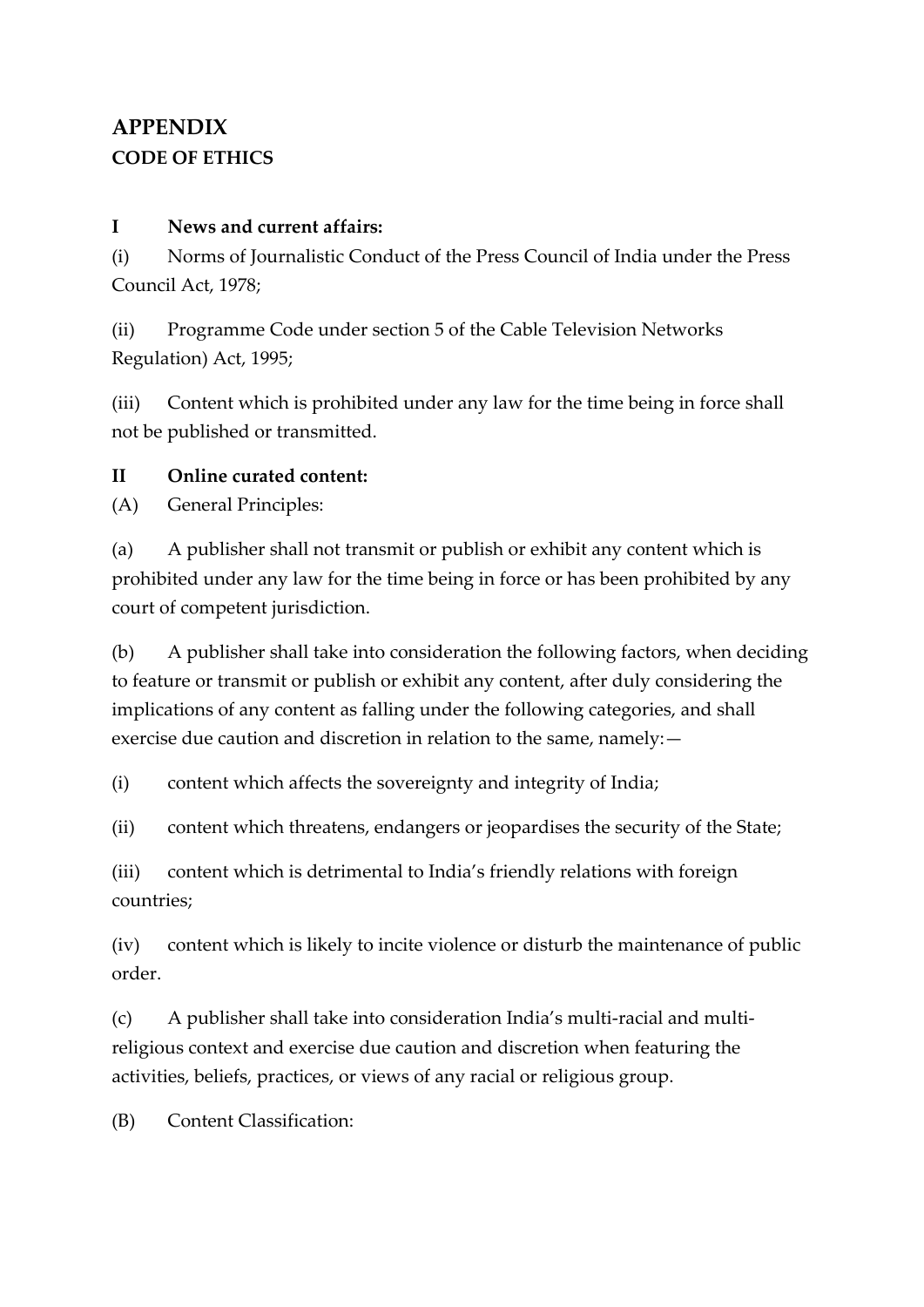(i) All content transmitted or published or exhibited by a publisher of online curated content shall be classified, based on the nature and type of content, into the following rating categories, namely:—

(a) Online curated content which is suitable for children as well as people of all ages shall be classified as "U" rating;

(b) Online curated content which is suitable for persons aged 7 years and above, and can be viewed by a person under the age of 7 years with parental guidance, shall be classified as "U/A 7+" rating;

(c) Online curated content which is suitable for persons aged 13 years and above, and can be viewed by a person under the age of 13 years with parental guidance, shall be classified as "U/A 13+" rating;

(d) Online curated content which is suitable for persons aged 16 years and above, and can be viewed by a person under the age of 16 years with parental guidance, shall be classified as "U/A 16+" rating; and

(e) Online curated content which is restricted to adults shall be classified as "A" rating.

(ii) The Content may be classified on the basis of.—

i) Themes and messages;

ii) Violence;

iii) Nudity;

iv) Sex;

v) Language;

vi) Drug and substance abuse; and

(vii) Horror as described in the Schedule, as may be modified from time to time by the Ministry of Information & Broadcasting.

(C) Display of Classification:

(a) The publisher of online curated content shall prominently display the classification rating specific to each content or programme together with a content descriptor informing the user about the nature of the content, and advising on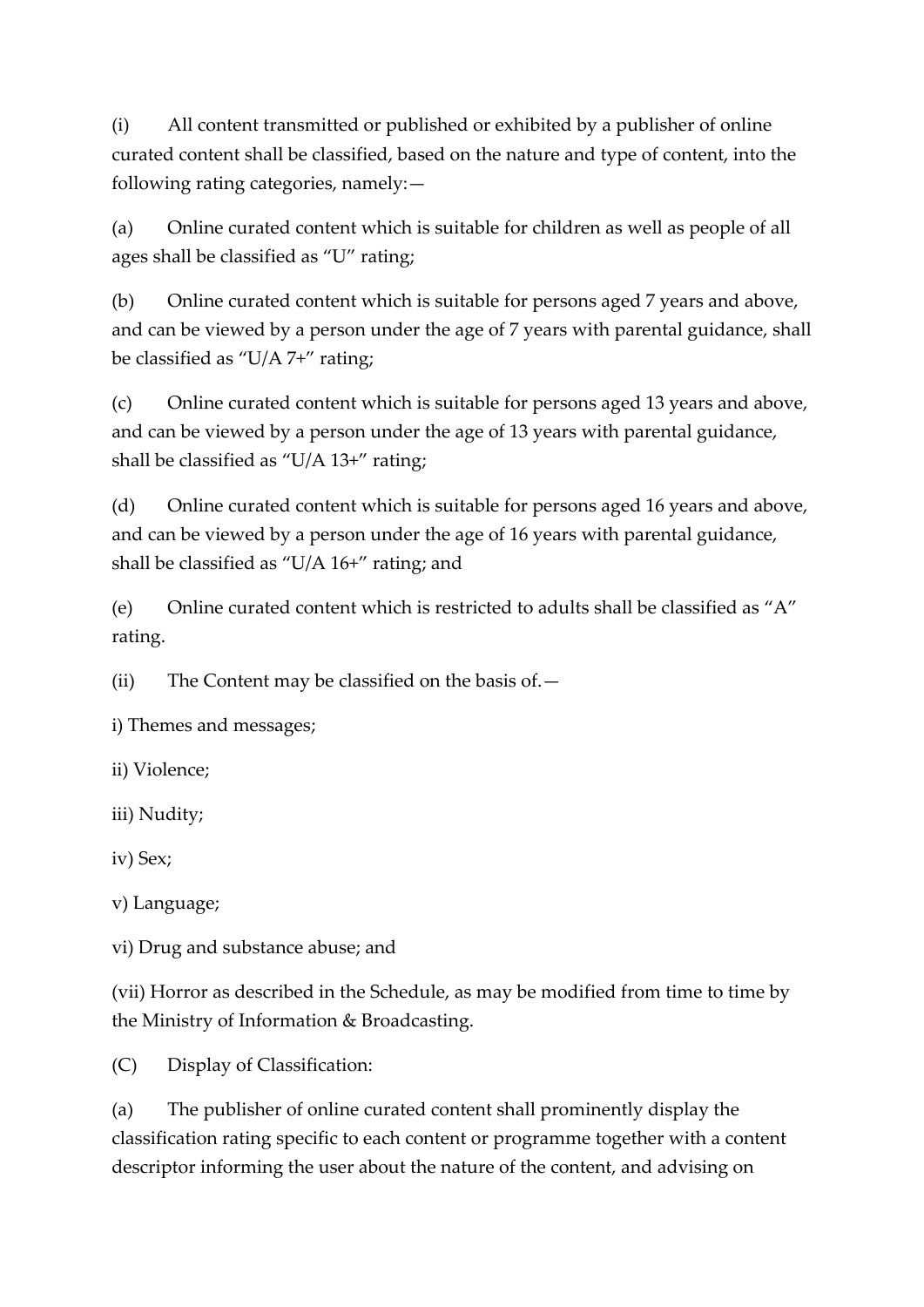viewer discretion (if applicable) at the beginning of every programme enabling the user to make an informed decision, prior to watching the programme.

(b) The publisher of online curated content making available content that is classified as U/A 13+ or higher shall ensure that access control mechanisms, including parental locks, are made available for such content.

(c) A publisher of online curated content which makes available content or programme that is classified as "A" shall implement a reliable age verification mechanism for viewership of such content.

(d) A publisher of online curated content must strive to include classification rating and consumer advice for their programmes in any print, televised or online promotional or publicity material and prominently display the classification rating specific to each such content.

(D) Restriction of access to certain curated content by a child:

Every publisher of online curated content providing access to online curated content which has an "A" rating shall take all efforts to restrict access to such content by a child through the implementation of appropriate access control measures.

(E) Measures to improve accessibility of online curated content by persons with disabilities:

Every publisher of online curated content shall, to the extent feasible, take reasonable efforts to improve the accessibility of online curated content transmitted by it to persons with disabilities through the implementation of appropriate access services.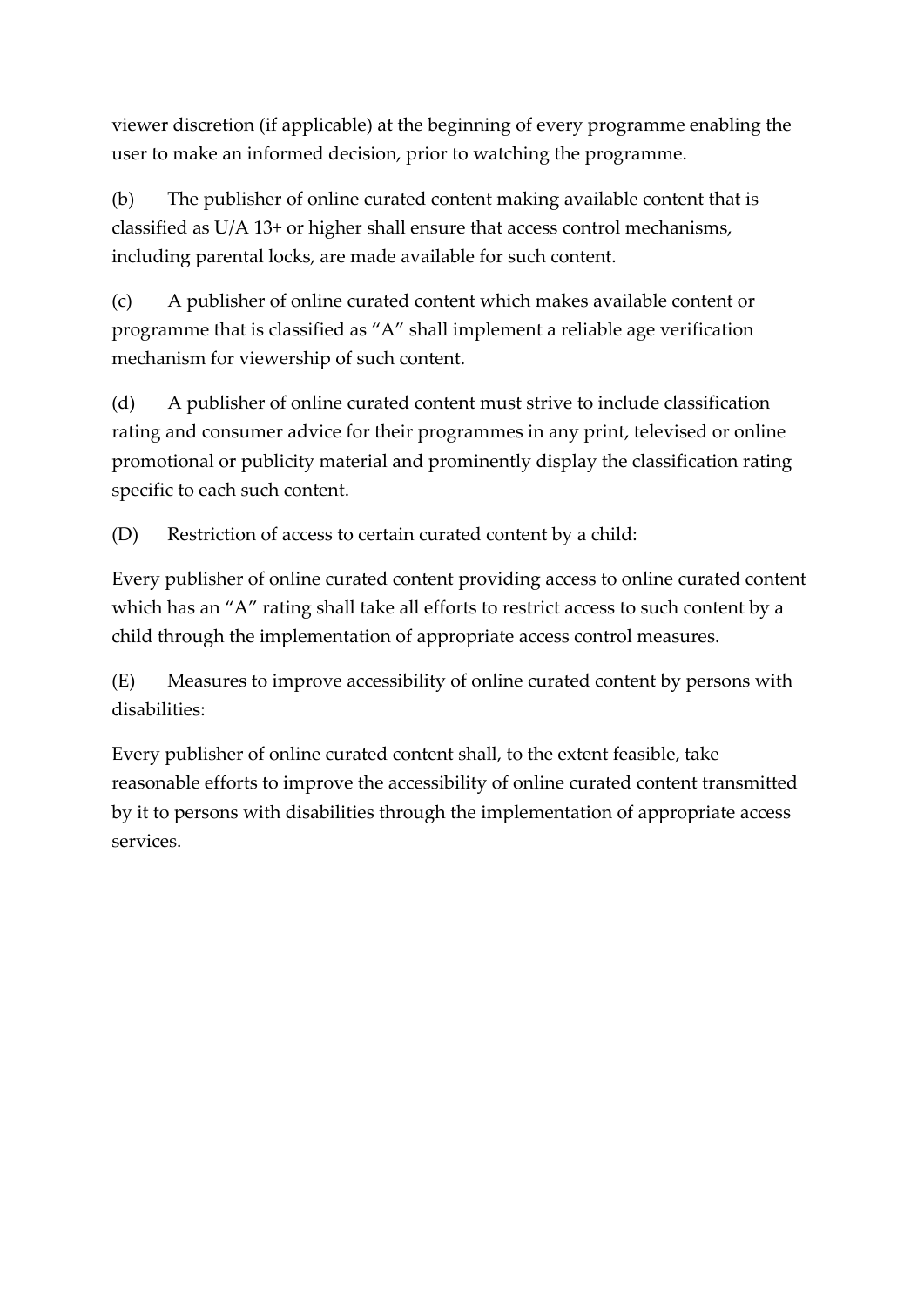## **SCHEDULE**

Classification of any curated content shall be guided by the following sets of guidelines, namely:—

#### **PART I - GENERAL GUIDELINES FOR CLASSIFICATION OF FILMS AND OTHER ENTERTAINMENT PROGRAMMES, INCLUDING WEB BASED SERIALS**

There are general factors that may influence a classification decision at any level and in connection with any issue and the following factors are elucidated which may be read along with Part II of the Guidelines -

#### (a) Context:

Curated content may be considered in the light of the period depicted in such content and the contemporary standards of the country and the people to which such content relates. Therefore, the context in which an issue is presented within a film or video may be given consideration. Factors such as the setting of a work (historical, fantasy, realistic, contemporary etc.), the manner of presentation of the content, the apparent intention of the content, the original production date of the content, and any special merits of the work may influence the classification decision.

#### (b) Theme:

Classification decisions may take into the theme of any content but will depend significantly on the treatment of that theme, especially the sensitivity of its presentation. The most challenging themes (for example, drug misuse, violence, pedophilia, sex, racial or communal hatred or violence etc.) are unlikely to be appropriate at the junior levels of classification.

(c) Tone and impact:

Curated content may be judged in its entirety from the point of view of its overall impact. The tone of content can be an important factor in deciding the influence it may have on various groups of people. Thus, films/serials that have a stronger depiction of violence may receive a higher classification.

(d) Target audience:

The classification of any content may also depend upon the target audience of the work and the impact of the work on such audience.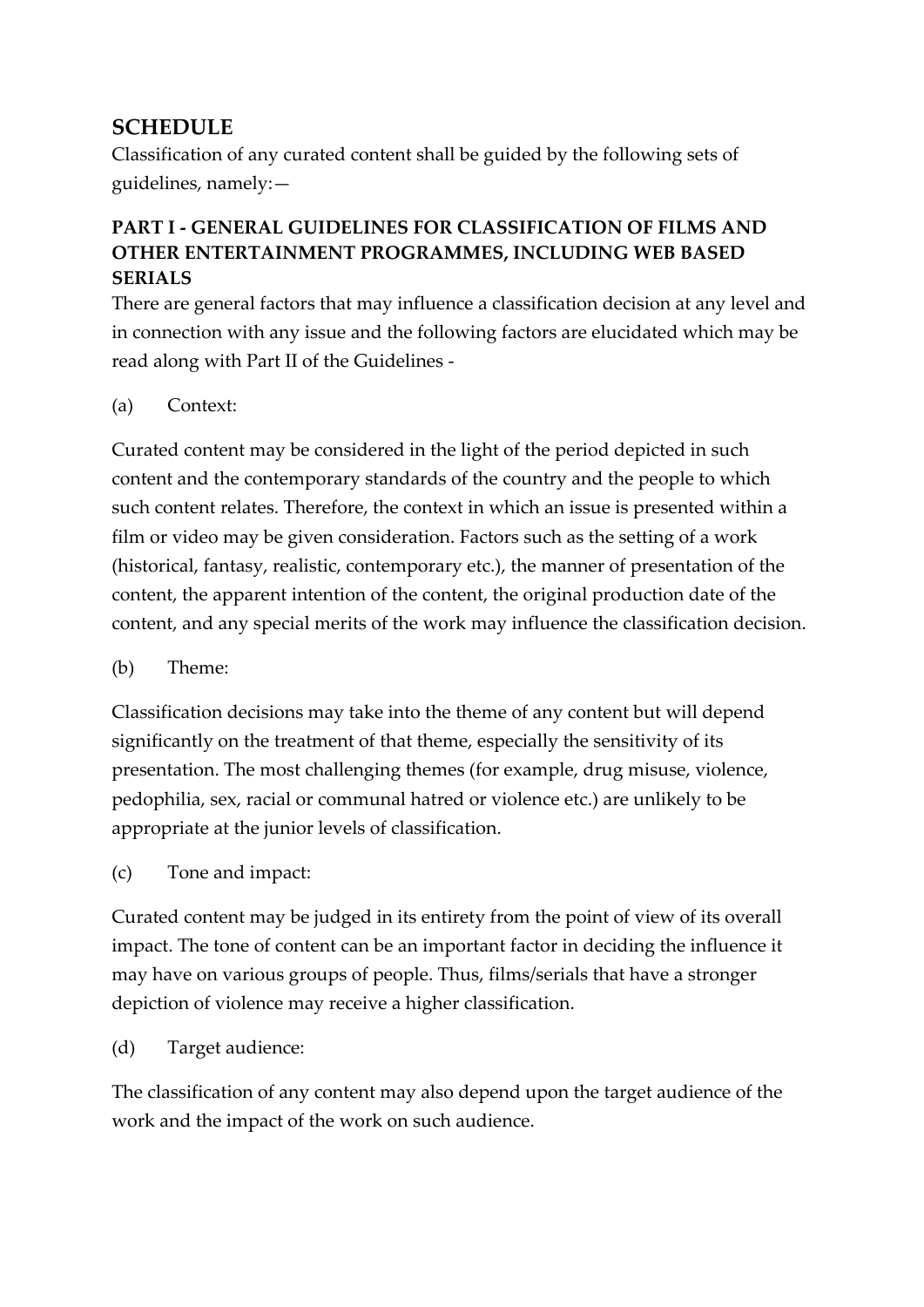#### **PART II - ISSUE RELATED GUIDELINES**

This part of the guidelines comprises the issues and concerns that apply in varying degrees to all categories of classification and elaborates the general approach that may be taken in this regard to the same. These concerns are listed in alphabetical order, and are to be read with the four General Guidelines listed in Part I

#### **(a) Discrimination:**

The categorical classification of content shall take into account the impact of a film on matters such as caste, race, gender, religion, disability or sexuality that may arise in a wide range of works, and the classification decision will take account of the strength or impact of their inclusion.

#### **(b) Psychotropic substances, liquor, smoking and tobacco:**

Films or serials, etc. that as a whole portray misuse of psychotropic substances, liquor, smoking and tobacco would qualify for a higher category of classification.

#### **(c) Imitable behaviour:**

(1) Classification decisions may take into account any portrayal of criminal and violent behaviour with weapons.

(2) Portrayal of potentially dangerous behaviour that are likely to incite the commission of any offence (including suicide, and infliction of self-harm) and that children and young people may potentially copy, shall receive a higher classification.

(3) Films or serials with song and dance scenes comprising lyrics and gestures that have sexual innuendos would receive a higher classification.

#### **(d) Language:**

(1) Language is of particular importance, given the vast linguistic diversity of our country. The use of language, dialect, idioms and euphemisms vary from region to region and are culture- specific. This factor has to be taken into account during the process of classification of a work in a particular category.

(2) Language that people may find offensive includes the use of expletives. The extent of offence may vary according to age, gender, race, background, beliefs and expectations of the target audience from the work as well as the context, region and language in which the word, expression or gesture is used.

(3) It is not possible to set out a comprehensive list of words, expressions or gestures that are acceptable at each category in every Indian language. The advice at